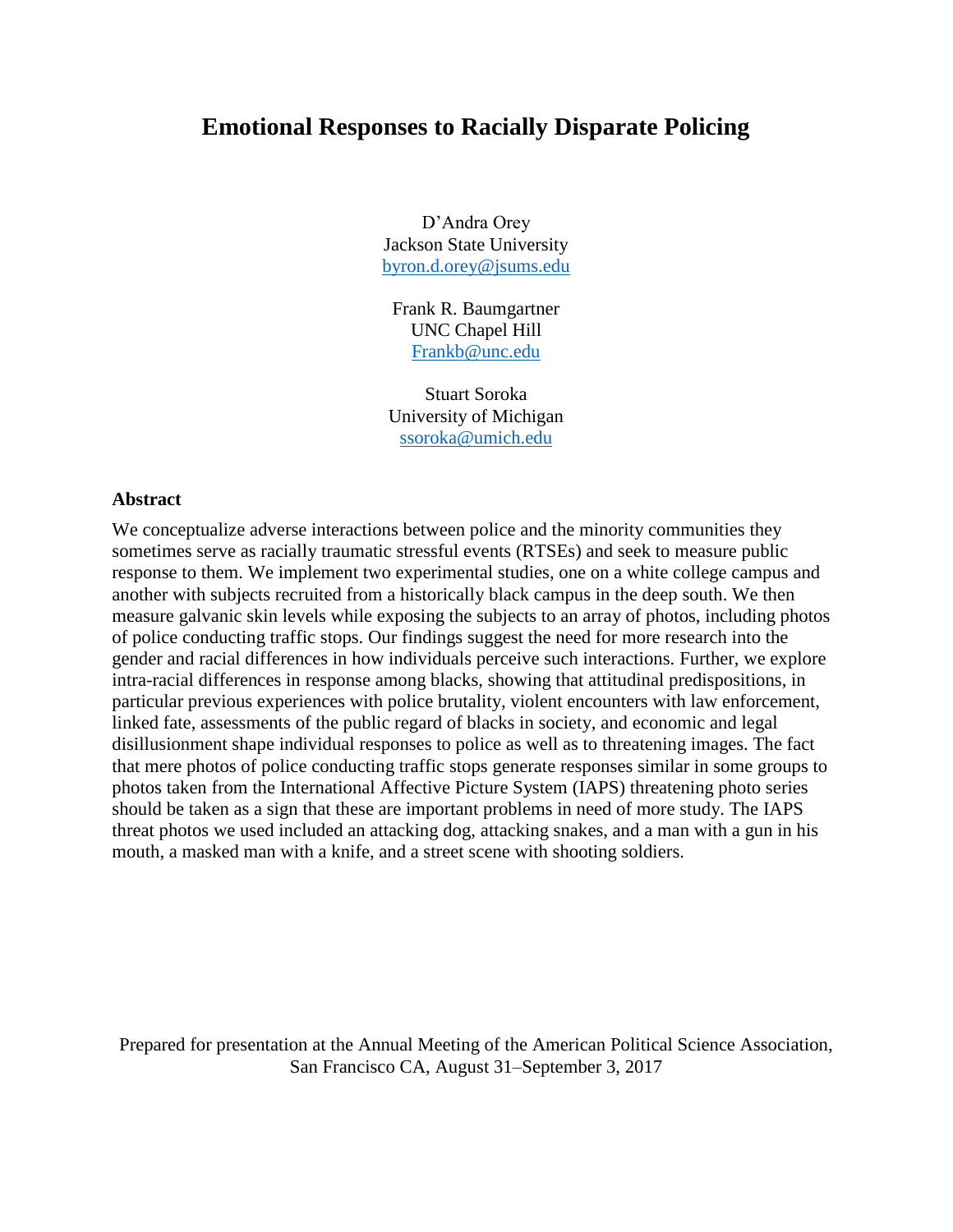#### **Background**

The recent deaths of unarmed blacks at the hand of white police officers have sparked protests across the nation. Based on media images of these protests, protesters were visibly angered by these shootings, and understandably so. We conceptualize these events as racially traumatic stressful events (RTSEs) and argue that exposure to RTSEs results in negative psychophysiological responses. We further explore whether the simple exposure to a photo of a police officer conducting a traffic stop may have effects similar to an RTSE.

Prior research has associated trauma with racial discrimination and racism. Carter (2006), for example, has used the term race-based traumatic stress (RBTS) in associating trauma with racism. Similarly, Smith (2011) argues that the accumulation of exposure to racism and discrimination can lead to what he has termed racial battle fatigue. These effects should of course be stronger among racial minorities than among whites, who are less likely to experience RTSEs. Also, some police interactions are more stressful than others; a routine traffic stop may be stressful, but a pretextual and potentially racially motivated event is more so to a minority citizen. According to Epp and colleagues (2014), drivers can tell the difference between a legitimate, well justified traffic stop (for example, being caught while driving much faster than the speed limit) and one with a flimsy legal justification. For minority drivers, repeated such incidents can give rise to a feeling of second-class citizenship, unfairness, and frustration with the police. In a recent study, Elizabeth Maltby (2017) shows dramatic declines in feelings of trust in government, voting, and other indicators of democratic and community engagement among educated blacks living in areas with higher criminal justice system intrusions. Scholars including Meares (2009), Burch (2013), Lerman and Weaver (2014), Tyler and colleagues (2014), and Glaser (2015) have addressed various troubling aspects of legitimacy, perception, and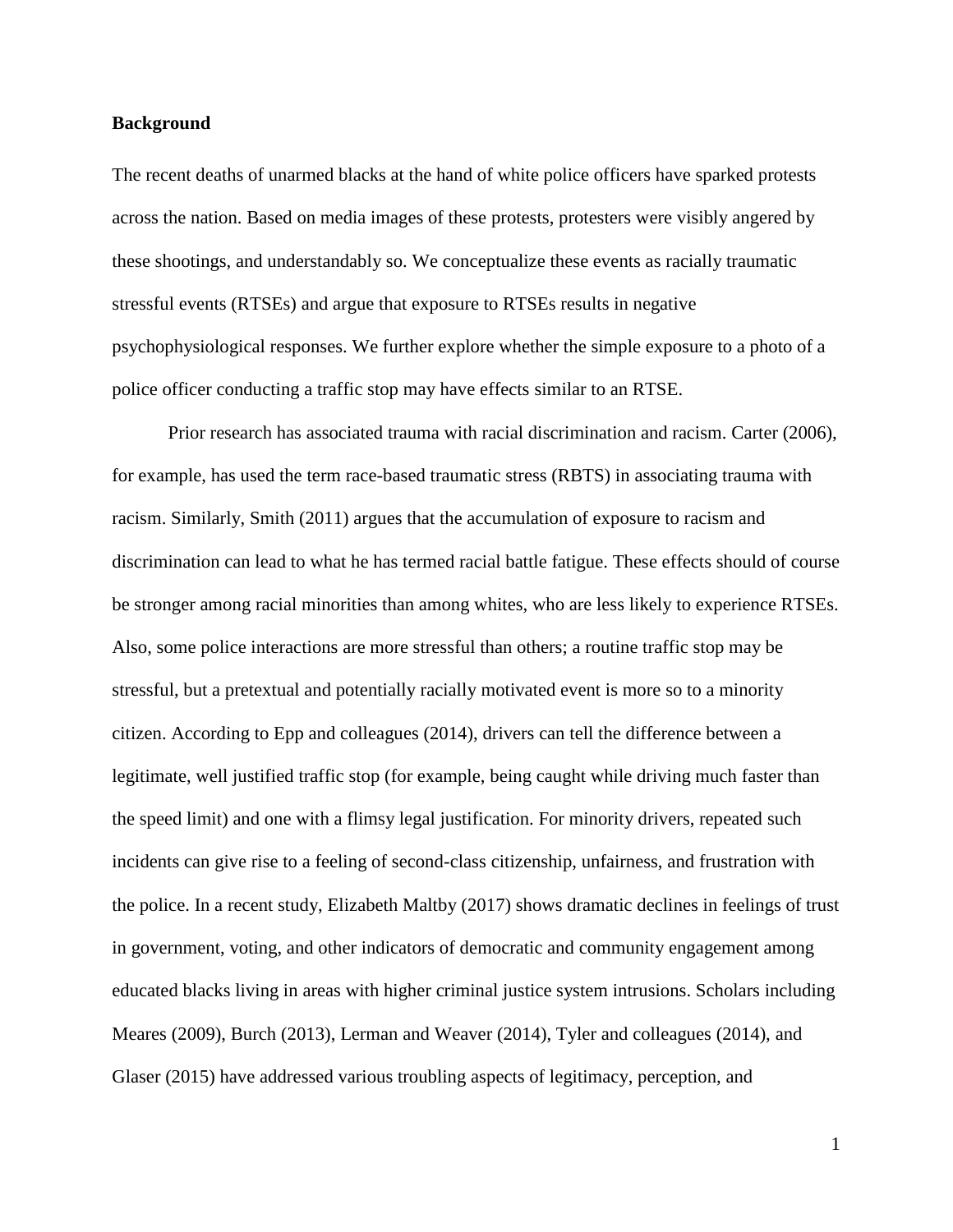democratic inclusiveness inherent in the interactions between police and the public, in particular those members of the public most likely to come into involuntary contact with the police: young men of color.

There are many reasons to believe that interactions with the police might be experienced differently by members of the public with different demographic characteristics. We focus on physiological responses to photographs depicting police-citizen interactions, comparing these with standard images from the psychological literature on threat. We analyze galvanic skin levels (GSL), or skin conductance, a standard measure in the field. Given the saliency of negative relationships between police officers and blacks, we expect that the mere presence of police officers may generate higher GSL among blacks. Our focus here is therefore on psychophysiological responses to one specific type of police interaction: traffic stops. And we argue that differences in psychophysiological responses are of real consequence politically – they matter not just to real-world reactions to policing, but to citizens' policy preferences and political support. They may also have under-appreciated public health consequences. If even a routine traffic stop induces significant stress among minority drivers, we should question whether such things as police stops and questionings are merely "momentary inconveniences" as the courts have considered, or if they have greater negative consequence.

We use a lab-experimental research design to examine reactions to traffic stops among two samples, one collected from a mixture of faculty, staff and students at a predominantly black university and one at a predominantly white university. We hypothesize that responses will vary systematically by both gender and race. But our paper is not solely about the expected interracial differences between black and white responses to police. Rather, we seek to probe deeper to examine how the structure of attitudes among blacks and how intra-racial differences in those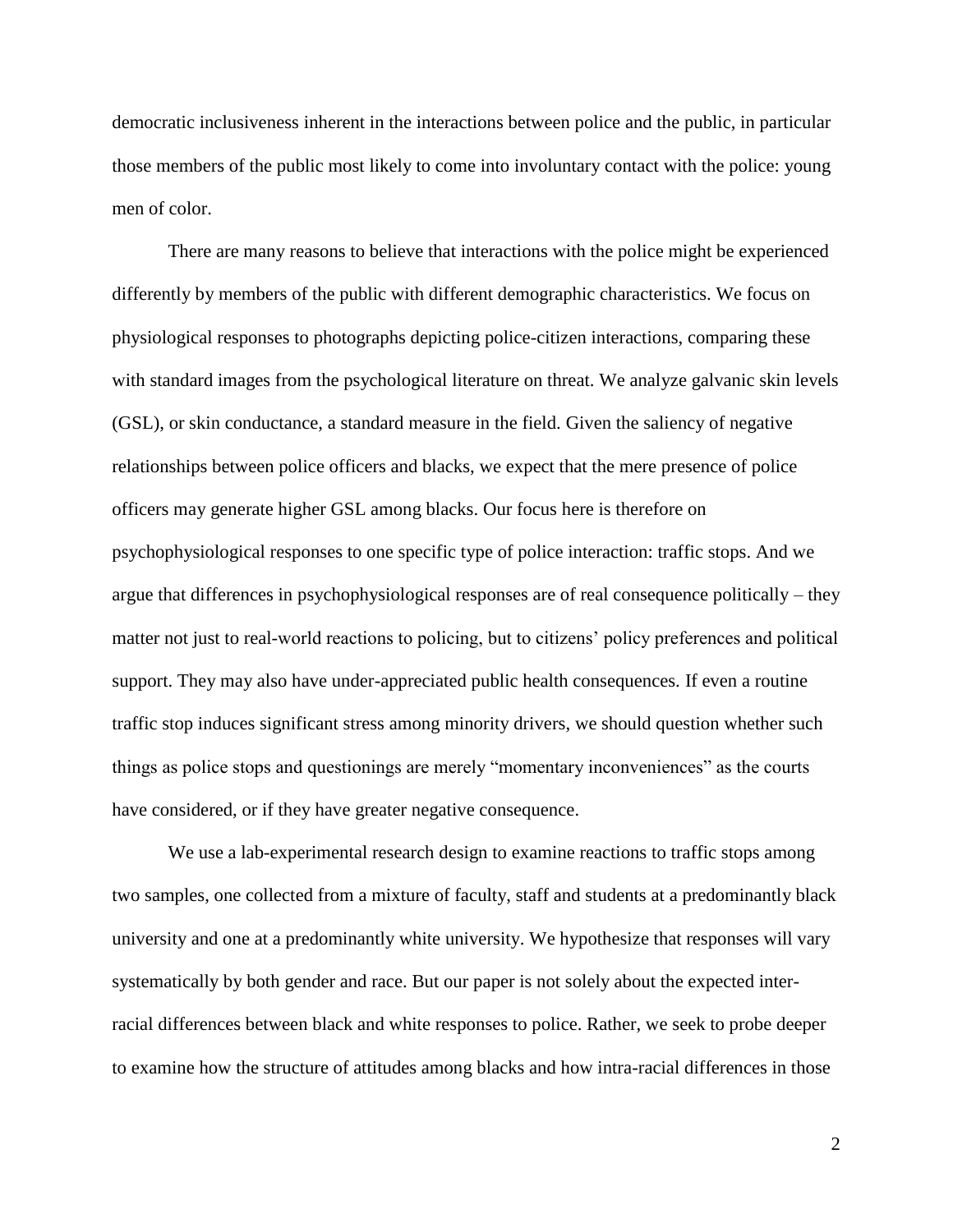attitudes might be understood by variability in experiences and identities. A priori, we expect blacks who possess high levels of racial identity to be aroused when exposed to stimuli of police conducting traffic stops when compared to blacks with low levels of racial identity. The thinking behind this argument is that because of blacks' shared experiences and their belief that what happens to other blacks will affect their own life (Dawson 1993), blacks will empathize with blacks who have been shot by police and thus be threatened when they see images of the police.

In recent years, the political science literature has relied almost exclusively on one variable, linked fate, to measure racial identity. Given that this variable is measured using only one question, the research here borrows from psychology to employ multiple dimensions of racial identity. In addition to racial identity, the research here also employs variables to tap blacks' disillusionment as it relates to the American dream. Those blacks who possess high levels of legal disillusionment are not expected to be aroused when they see images of police because they have become immune to a failed legal system. We do not, however, have any a priori expectations regarding a relationship between those blacks who believe that the economic system has failed poor people and physiological responses to traffic stop images, as the item used to operationalize the economic disillusionment variable is not race-specific. Closing out our expectations related to intra-racial attitudes, we do not expect blacks who resent other blacks to be aroused by police images because they may subscribe to conservative views such as the police upholding law and order and the belief that blacks who are killed by police are killed because of their own wrongdoings. Lastly, we investigate blacks' physiological responses to traffic stop images as a function of attitudes toward the police. We argue that blacks who have experienced violent encounters with police will be aroused when they see images of police making traffic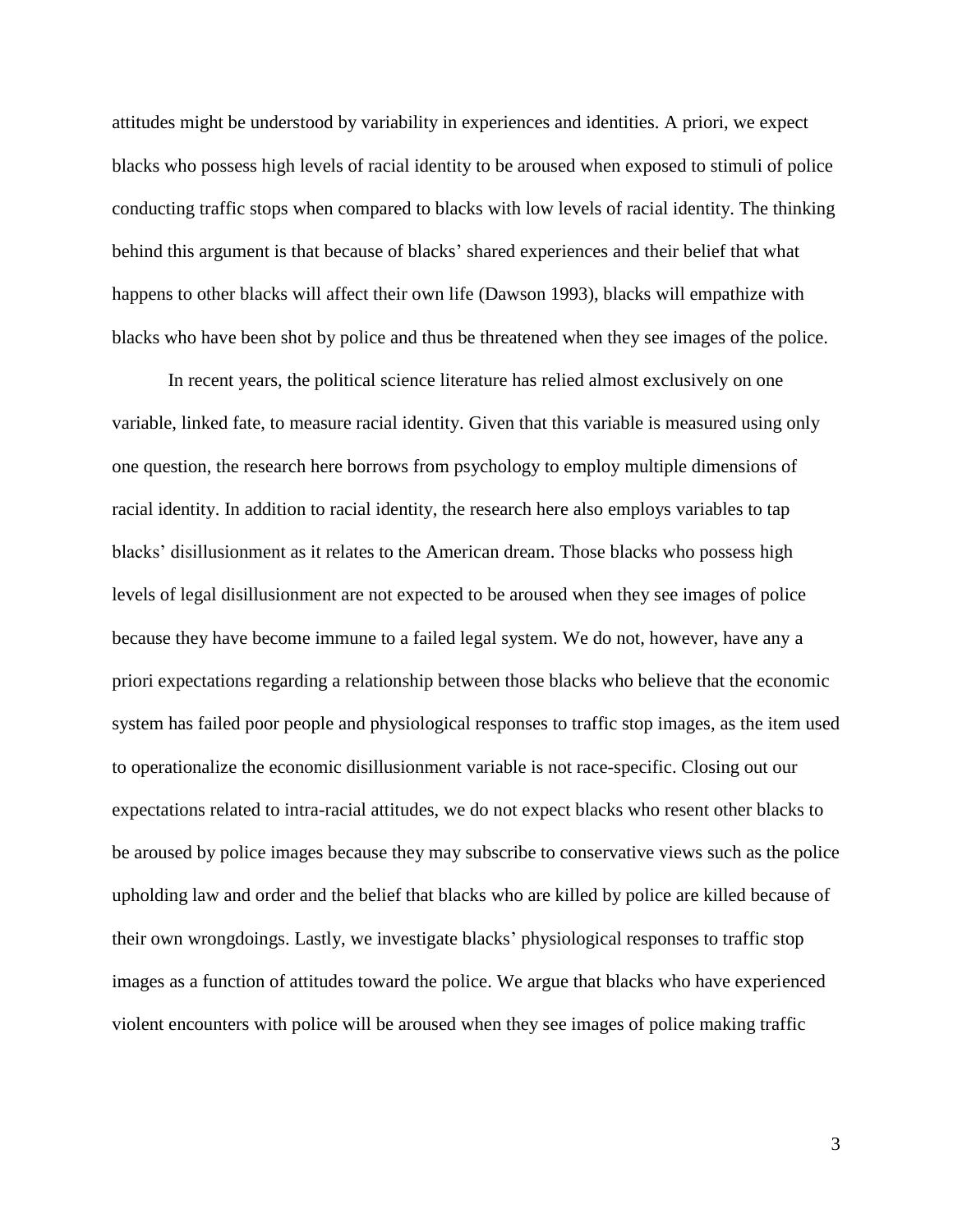stops. Likewise, we expect blacks who mention that police brutality or the lack of social justice makes them angry to be aroused when they witness police making traffic stops.

Thus, we have a number of cross-racial expectations, and a deeper set of intra-racial questions that we explore below. Accordingly, one part of our analysis compares our black sample with a smaller sample of whites. Then, using the larger sample of blacks, we explore the intra-racial differences in response to police encounters. We outline the related literatures briefly below, before turning to a description of our experimental design. We then review preliminary results, and interpret them in light of the current context in the United States.

In recent years, the field of political science has witnessed a growth of research employing psychophysiological methods in the study of political phenomena. Despite this growth, scholars have failed to explore the potential differences in responses that may exist between or within groups, particularly as it relates to race.**<sup>1</sup>** The failure to make these distinctions leaves a gap in our full understanding of political attitudes and behavior. Arguably, one reason for this gap is simply data limitations. For example, in their research of physiological responses and political attitudes, Oxley et al. (2008) report that only white subjects were included because only two of the 46 subjects were non-white. The research here seeks to build on the extant literature by assessing a unique data set that encompasses an oversample of African-Americans.

# **Blacks' Responses to Racially Traumatic Stressful Events (RTSEs)**

 $\overline{a}$ 

One does not have to be physically present to be impacted by a traumatic event. For example, people who were indirectly exposed via the media or who personally witnessed events such as 9/11 or the Boston Marathon bombings have been found to have been psychologically affected.

<sup>&</sup>lt;sup>1</sup> There are some exceptions, including Osmundsen et al. 2017; Soroka, Fournier and Nir 2017.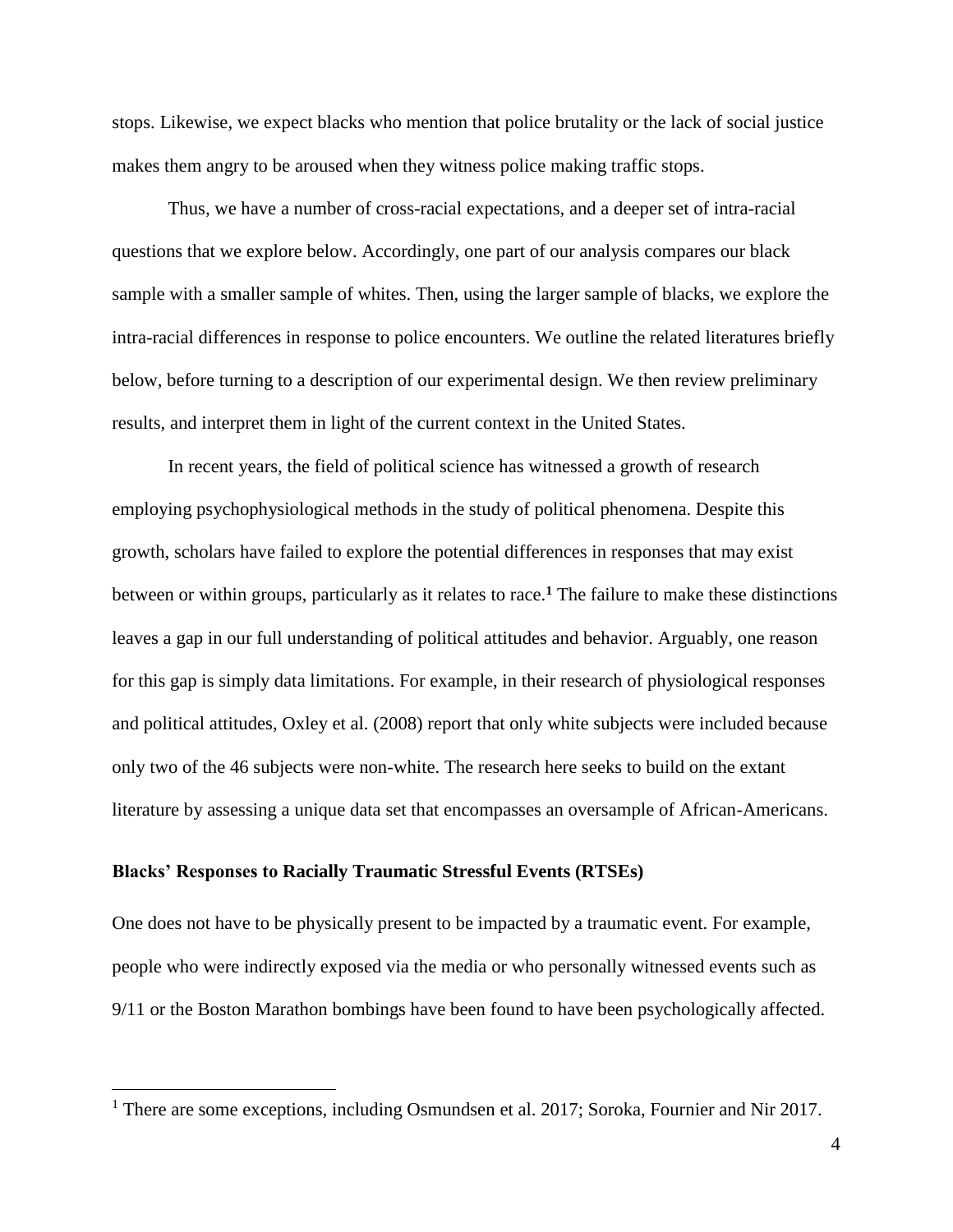Holman, Garfin and Silver (2014) administered acute stress inventories to test the relationship between stress and both the direct and indirect consumption of media-based exposure to the Boston bombings and exposure to prior traumatic events such as 9/11 and the Sandy Hook Elementary School shootings. The findings reveal that prior media exposure to traumatic events are significantly correlated with increased levels of acute stress.

More specific to the research here, another body of literature has associated trauma with racial discrimination and racism. Smith, et al. (2011) argues that the accumulation of exposure to racism and discrimination can lead to what he has termed racial battle fatigue. He compares racism and discrimination to the constant pressure faced by soldiers on the battlefield. Along these lines, Williams (2015), relying on the Diagnostic Manual of Mental Disorders 5 (DSM-5) associates racial trauma with symptoms associated with post-traumatic stress disorder (PTSD). She writes "PTSD develops after a terrifying ordeal that involved physical harm or the threat of physical harm. The person who develops PTSD may have been the one who was harmed, the harm may have happened to a loved one, or the person may have witnessed a harmful event that happened to loved ones or strangers" (Williams 2015, xxx)

For many blacks, simple images of police officers might trigger such anger. Indeed, blacks have been observed on many occasions expressing anger in the aftermath of events associated with police officers. From the verdict in the Rodney King case to the aftermath of the Ferguson, Missouri case, anger has been at the root of the uprisings that occurred among large segments of the black population.

In addition to the psychological measures, a wide body of literature has found a relationship between laboratory analogues of perceived discrimination and physiological activity (Soto Dawson-Andoh and BeLue 2011; Lincoln, Chatters, Taylor and Jackson 2007). Neblett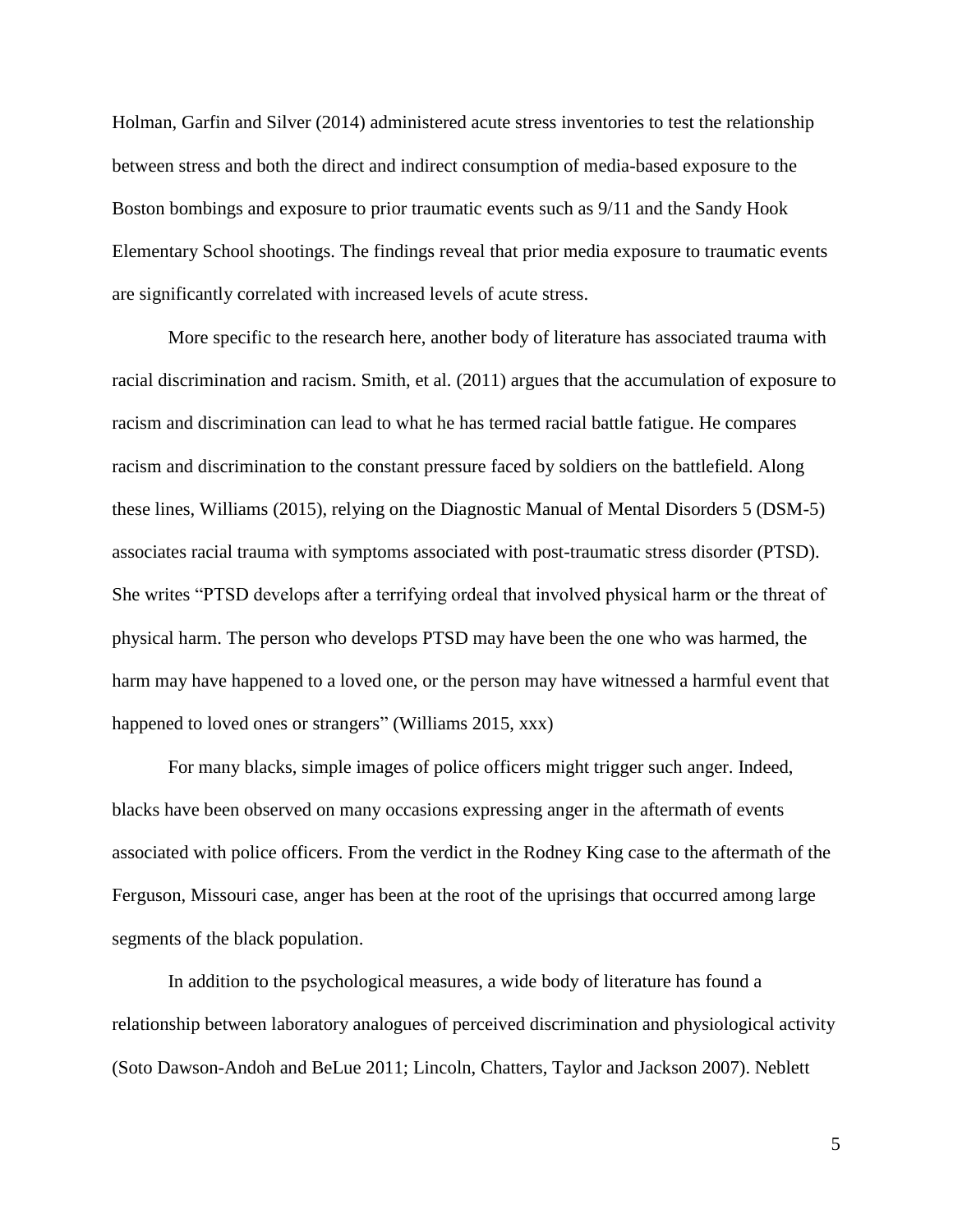and Roberts (2013), however, expand this literature by examining the role of racial identity as a mitigating factor in explaining the impact on physiological activity. These authors employ audio vignettes of racist comments made by black and white police officers as stimuli to examine the impact of perceived discrimination on the autonomic nervous system. Unlike prior work, they include physiological responses that reflect reactions driven by both the parasympathetic and sympathetic nervous systems. Their findings are mixed. They find that those blacks with high racial identities who were exposed to racist comments by white police officers were better able to cope when compared to those with low identities. The opposite, however, occurred when the perpetrator was a black police officer. That is, blacks with high racial identities experienced physiological responses that was reflective of them perceiving police officers to pose a threat.

A recent study analyzing transcripts from officer body cameras from traffic stops in Oakland California documented, in fact, that officers are more respectful when dealing with white drivers and less so when interacting with blacks (see Voigt et al. 2017). If officers behave differently systematically when dealing with individuals of different racial groups, it stands to reason that members of those groups would have different expectations when they know they are going to be approached by an officer.

We seek to build on the extant literature by examining the impact of intra-racial attitudes on blacks' physiological responses when they observe police making traffic stops. We regard this work as exploratory, in part because the existing literature points in different directions. Where the literature on anger is concerned, for many blacks, simple images of police officers might trigger anger. From the verdict in the Rodney King case to the aftermath of the Ferguson, Missouri case, anger has been at the root of the uprisings that occurred among large segments of the black population. Insofar as GSL reflects anger (and it may or may not), we might expect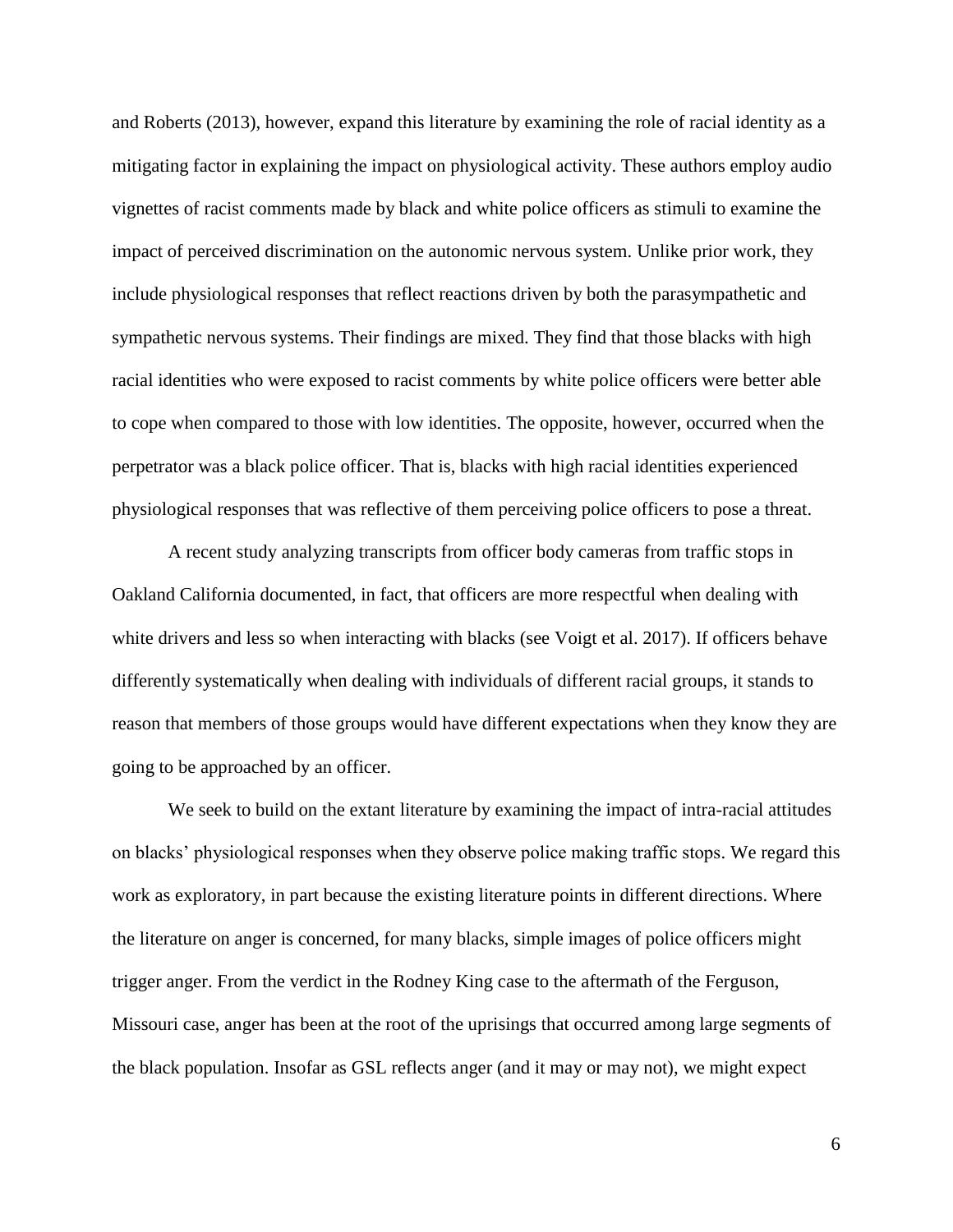comparatively high GSL among blacks in reaction to police photos. At the same time, work on PTSD suggests that blacks may exhibit comparatively low GSL in reaction to traffic stop photos – prior negative experience with policy might serve to dampen physiological responses.

## *The Contours and Dimensions of Black Ideologies*

 $\overline{a}$ 

Given the findings of Neblett and Roberts (2013), we turn our attention to the political science research on intra-racial differences among blacks. Traditionally, the political science literature has measured African-American group identification using items asking about feelings of closeness toward blacks (Tate 1993). Variables used to measure racial identification, as a construct, have taken on almost as many labels as there are researchers on the topic. These labels include: linked or common fate (Tate 1993 and Dawson 1994), black consciousness (Gurin and Epps 1975; Miller, Gurin, Gurin and Malanchuk 1981; Gurin, Miller and Gurin 1980; Gurin, Hatchett and Jackson 1989; Shingles 1981; Reese and Brown 1995), and black nationalism/black autonomy/racial solidarity (Welch et al 2002; Brown and Shaw 2002; Davis and Brown 2002; Dawson  $2001$ <sup>2</sup>. The common denominator between all of these labels is the shared experiences and worldview possessed by blacks. In recent years, Linked Fate has been used the most to conceptualize racial identity.

In our research, we turn to the psychology literature to test the validity of competing variables used to explore racial identity. Specifically, we employ the Multidimensional Inventory of Black Identity–Short Form (MIBI-S; Martin, Wout, Nguyen, Gonzalez, & Sellers, 2010). The items used in this inventory are used to create four categories of racial identity. Here we focus on only three of those categories: Racial Regard, Racial Centrality, and Ideology. Racial regard is

 $2$  To be sure, Black Consciousness is not conceptually isomorphic with racial identity. It does, however, include racial identity as a sub category.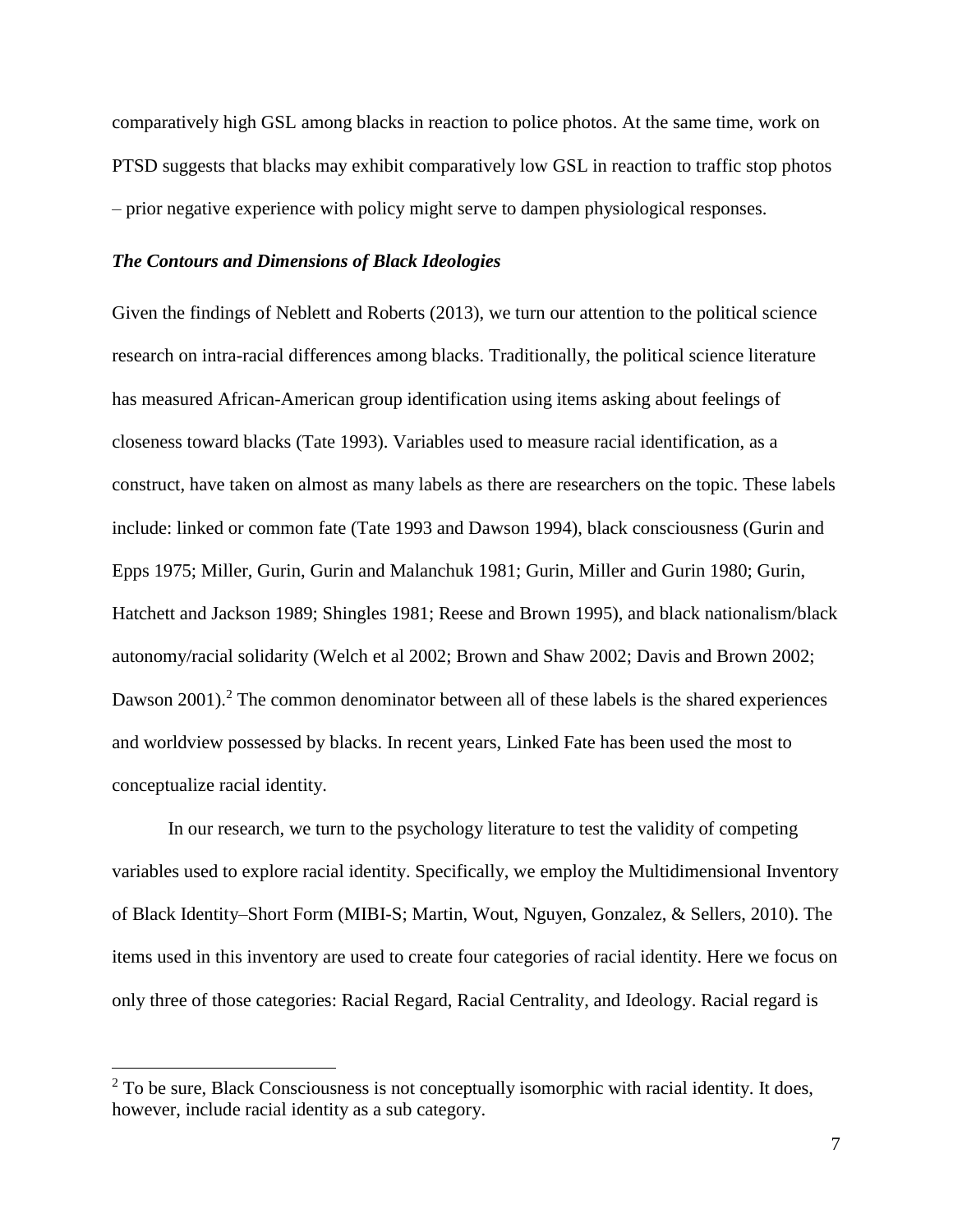measured using two variables. Private regard is how people feel towards African Americans or being an African American themselves. Public regard is how people feel that others view African Americans. Here, we only use public regard. Racial Centrality is the degree to which African Americans identify themselves with their race when compared to competing identities (e.g., gender, class…). This dimension is hierarchical and illustrates whether individuals implicitly rank their racial identity higher than other identities in their self-identification. Ideology includes individual's beliefs, opinions, and attitudes related to how the racial groups should behave, live and interact with society. The general model includes four ideological philosophies. Here we focus solely on the nationalist ideology, which emphasizes that the African-American experience is unique when compared to other groups. According to this philosophy, African Americans should control their own life and participate in African American organizations in pursuing social changes.

Save for the work of Allen, Dawson and Brown (1989) and Dawson (2001 and 2004), research on black political attitudes has focused almost exclusively on racial solidarity within the black community. Additionally, much of the research on racial attitudes has focused solely on white racist attitudes toward blacks. The work of Cohen (1999) proves instructive here. Cohen's work is appropriate because it moves beyond the dominant paradigm of studying race relations as a function of the dominant group's regulation of the marginal group to a discussion of the marginal group's regulation of their own group members (e.g., blacks vs. blacks). Cohen (1999) states that white stereotypes of blacks "have great staying power" (43). The argument there is that blacks are socialized by the same media as other racial groups, and are also likely to embrace negative stereotypes of blacks. Indeed, scholars from other disciplines have long argued and provided empirical support for this position (see e.g., Jost and Banaji 1994). Prior research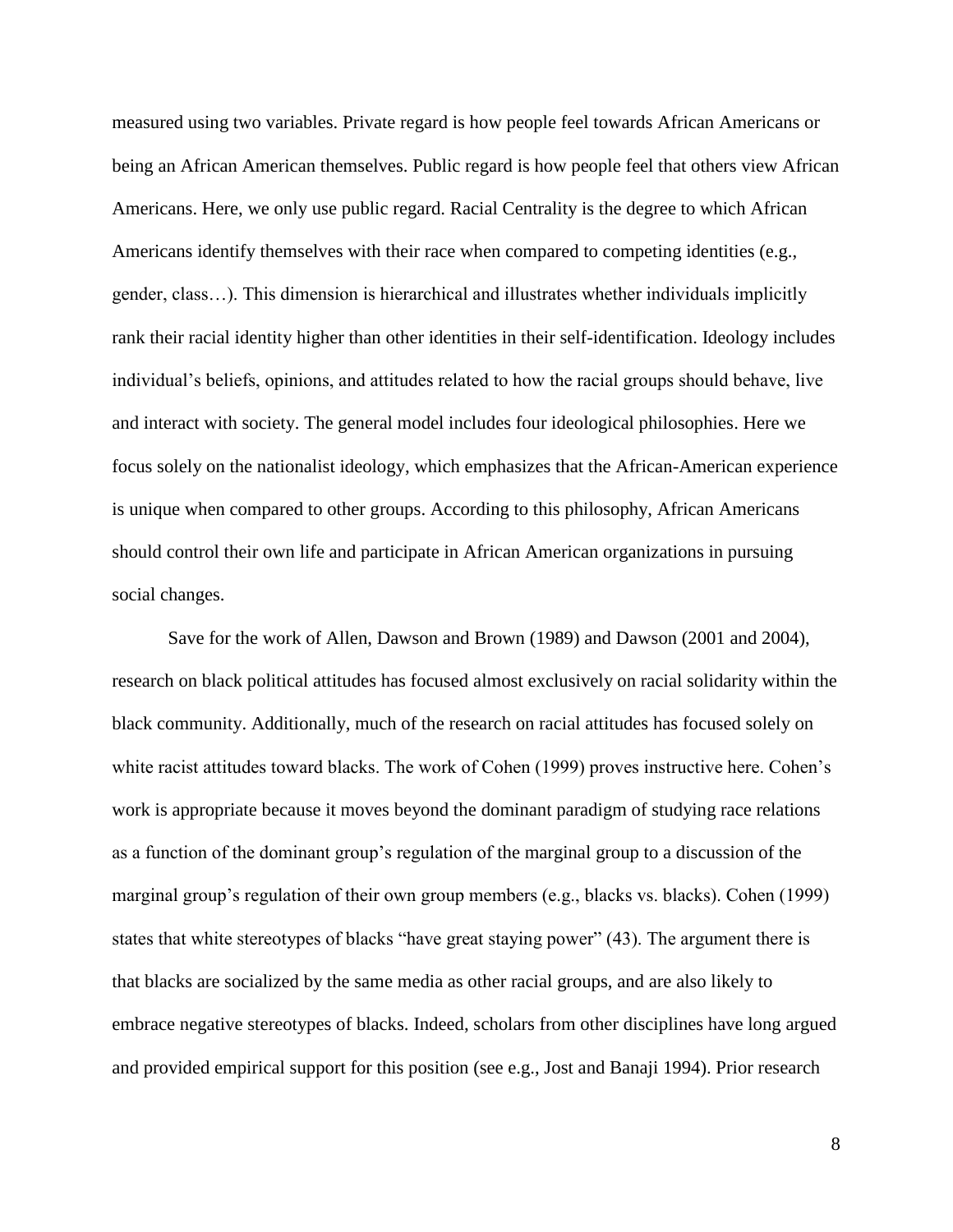by Orey and his colleagues addresses this issue by using the literature's current explanations of white racism and resentment toward blacks to measure internalized racism and intra-racial resentment among blacks. Internalized racism is operationalized based on survey items that measure the differences of blacks' negative stereotypes of other blacks (e.g., lazy and unintelligent) when compared to whites. Intra-group resentment is operationalized using items designed to measure white racial resentment, that is, the notion that blacks fail to subscribe to the American ethos of individualism and other traditional values in tandem with an anti-black affection (e.g., Kinder and Sanders 1996). Orey and his colleagues test the validity of internalized racism and intra-racial resentment, when applied to blacks, and find that blacks who possess these attitudes tend to oppose progressive policies such as affirmative action, reparations, and welfare (Orey, King, Titani-Smith and Ricks 2012; Orey, Craemer and Price 2013; Orey, King, Lawrence and Anderson 2012).

# *Disillusionment and Black Rage*

Now, after a long-enduring faith and patience, without parallel, I think, in human history, the black citizen has lost his patience—and his fear—and is, I am afraid, also losing his faith in the American establishment and system insofar as their promises to him are concerned. He is demanding, not appealing, nowadays, and his demands begin to take unexpected courses—courses which could only be born out of profound frustration and complete disillusionment (Ralph J. Bunche, as cited in Dawson 2001, 273).

Media coverage of police violence toward blacks powerfully reinforces prior incidents that have triggered criticisms of America by blacks. Indeed, during the final weeks of the Democratic presidential primaries in 2008, then presidential candidate Barack Obama endured heavy criticism from the media based on comments made by his former pastor, Reverend Dr. Jeremiah Wright. This flap emerged shortly after incendiary comments were released by the media concerning Dr. Wright's criticism of the American government as being the culprit/root of the poor life-chances faced by many blacks. Specifically, he stated, "[t]he government gives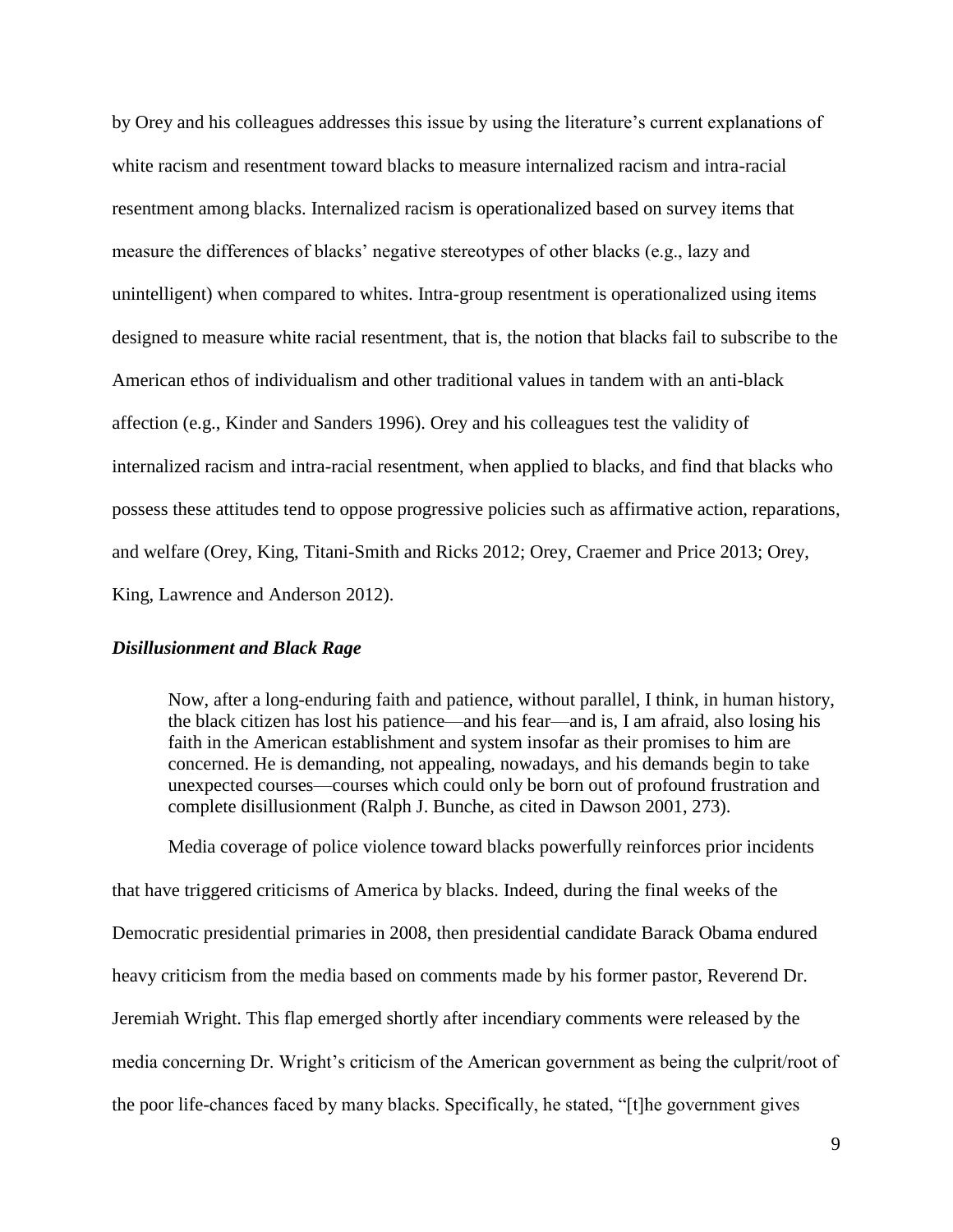them the drugs, builds bigger prisons, passes a three strikes law, and then wants us (African Americans) to sing 'God Bless America.' No, no, no; not 'God Bless America,' God damn America… for killing innocent people; God damn America for treating its citizens as less than human..." These inflammatory remarks, although clearly much more extreme, are consistent with Ralph Bunche's epigraph above. In each case, a clear sense of frustration is key. Both Bunche and Wright allude to America's failure to live up to its own principles of equality. Such sentiments capture what Dawson (2001) has conceptualized as a disillusioned-liberal ideology the belief that America has failed to fulfill its promise of equality. This disillusionment is rooted in the many observations of racial inequalities witnessed by blacks on a daily basis. Such observations arguably produce a frustration, whereby blacks either blame blacks for their failure, or they blame the system. The current research examines blacks' response to police killings by employing experimental research designs. In addition to the psychological impact that these events might have on blacks, it is also possible that these RTSE's can trigger negative physiological responses. These negative reactions can serve as an antecedent to negative political attitudes and behavior.

In addition to Dawson's (2001) finding that disillusioned liberalism serves as one of the contours and dimensions of black ideology, specifically noting that blacks are disillusioned with racial progress in America, Hochschild (1995) criticizes various tenets of the American Dream as possibly being out of reach for the average American. Her criticism is based on the fact that the American Dream places focus on individualism and competition, thereby resulting in a false sense of hope. Hochschild's point is crucial to understanding one of the key arguments in this paper. That is, despite the pessimistic tone expressed during the course of her argument, it is this sense of hope that affords the disillusioned liberal to continue embracing America. Empirically,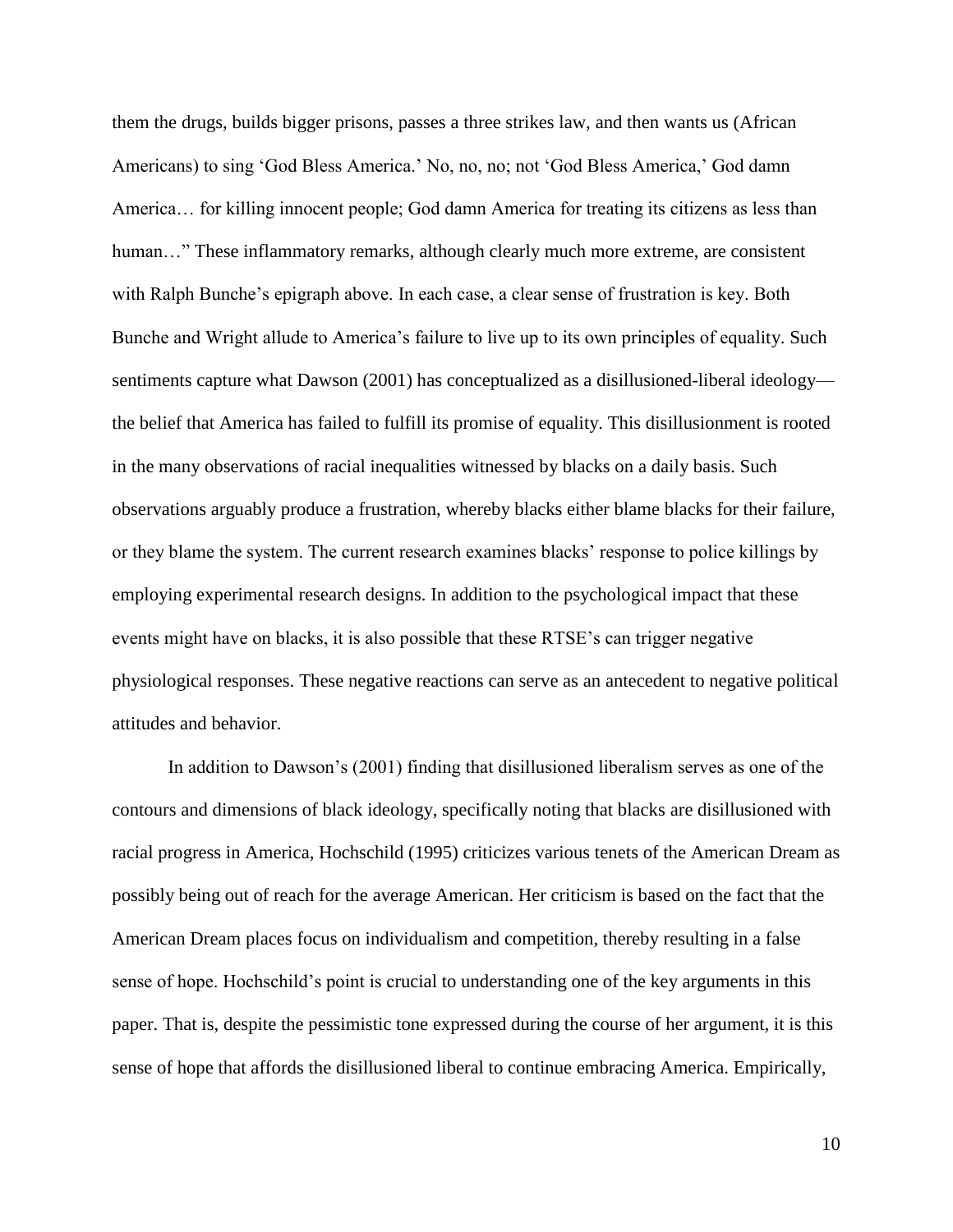the work of Dawson (2001) proves to be the most rigorous effort at measuring and testing disillusionment among blacks. Using the concept disillusioned liberalism, Dawson reports that over 75 percent of blacks believe that they live in a country that is "racially unjust" (2001, 280; see also Block 2010).

#### *Expectations and Hypotheses*

No driver wants to be pulled over for speeding, and no one can be expected to enjoy a traffic stop, much less are more aggressive encounter with the police such as a k-9 unit or an armed officer with gun pointing. Our baseline expectation is thus that reactions to photos of traffic stops will elicit heightened GSL, *ceteris paribus*.

We nevertheless anticipate a good degree of heterogeneity in responses to traffic stop photos. We explore that heterogeneity in two separate experiments. In the first, our interest is in differences across race and gender. Recall that the literature points to different possibilities: blacks may feel anger, and exhibit higher GSL; or they may already be so sensitized that there will be little to no reaction in GSL.

In the second study, we expect heterogeneity among blacks based on a number of psychological characteristics. Here, we hypothesize that exposure to police making traffic stops will increase arousal among blacks who possess high levels of racial identity. At the same time, we do not expect arousal among blacks who possess high levels of disillusionment or intra-group resentment. Blacks who possess high levels of disillusionment may expect government to fail them. Moreover, blacks who resent other blacks will be unaffected by images of police making traffic stop because they may blame blacks for negative encounters with the police and/or they may see police as maintaining law and order, a code word that has often been associated with racial conservatism.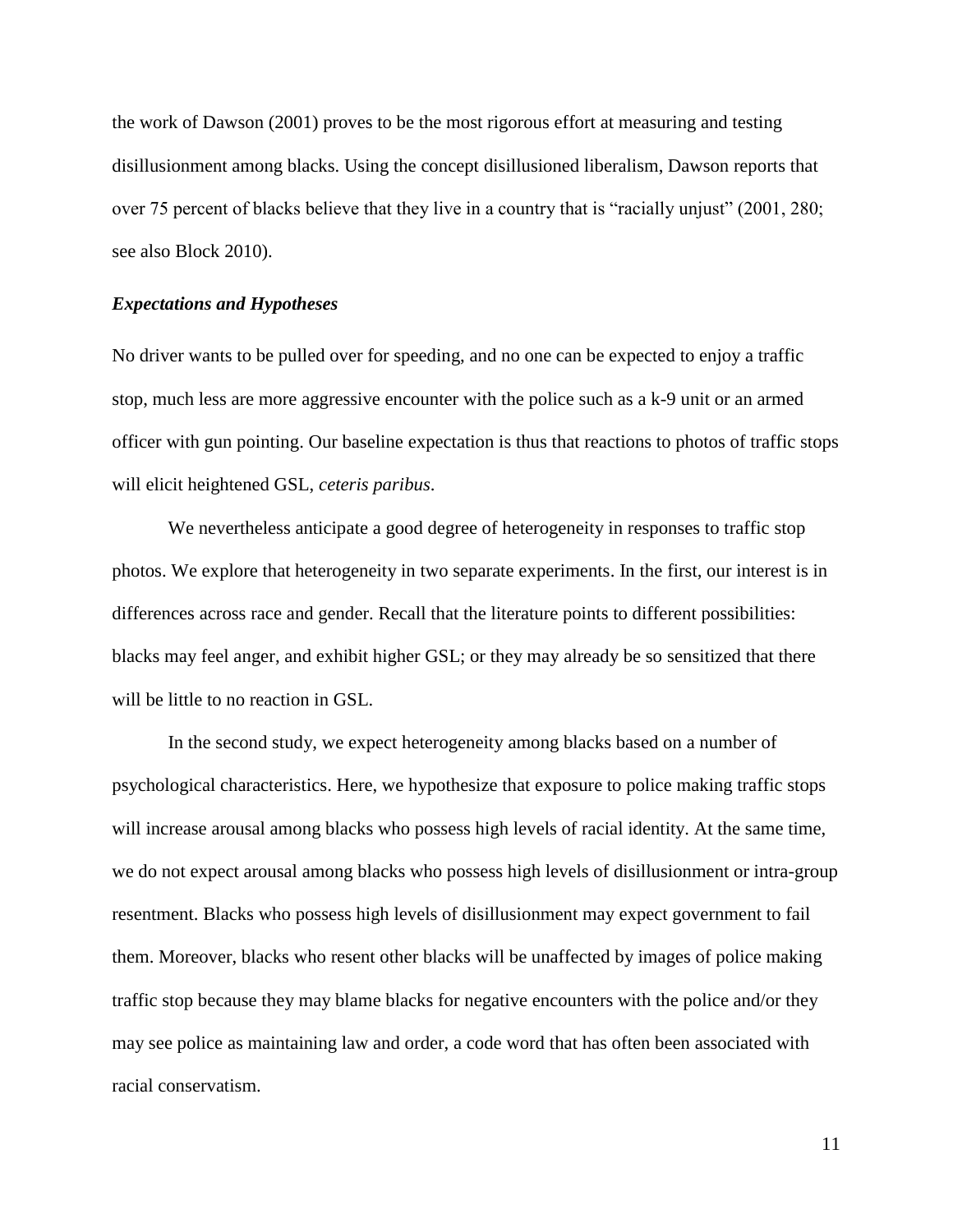### **Experiments**

Our analysis proceeds in two stages. The first stage provides a comparison between blacks' and whites' responses to images of traffic stops and threatening images. The second stage of the research probes deeper in examining blacks' physiological responses as a function of black intraracial attitudes. Methods and results are discussed, in turn, below.

#### *Study 1*

Our first exploration takes the form of a relatively simple experimental protocol. In short: subjects are exposed to a random set of 20 still images, including 5 images of traffic stops, while we monitor galvanic skin levels (GSL) using biosensors attached to two finger on their nondominant hand. Our aim, then, is to examine "activation" levels while viewing traffic stop photos, in comparison with other photos from three categories in the International Affective Picture System (IAPS) – threat, positive, and neutral.

Galvanic skin levels are among the most straightforward, and most used, physiological measures of activation, or arousal. There is a growing body of work across the social sciences using GSL; most pertinent to this work are the literatures using GSL to capture reactions to political media stimuli (e.g., Grabe and Kamhawi 2006; Grabe et al. 2000; Soroka and McAdams 2015; Soroka, Gidengil, Fournier and Nir 2016) and to explore links between physiology and political ideology (e.g., Dodd et al. 2012; Hibbing, Smith, and Alford 2014; Oxley et al. 2008; Smith et al. 2011). GSL is measured using sensors attached to two fingers, which send and receive very weak electrical impulses. The rate of conductance captures the constantly varying amount of liquid (i.e., sweat) in respondents' hands. Variations in moisture (and thus conductance) are regulated by the sympathetic nervous system, and are an indication of arousal (negative or positive).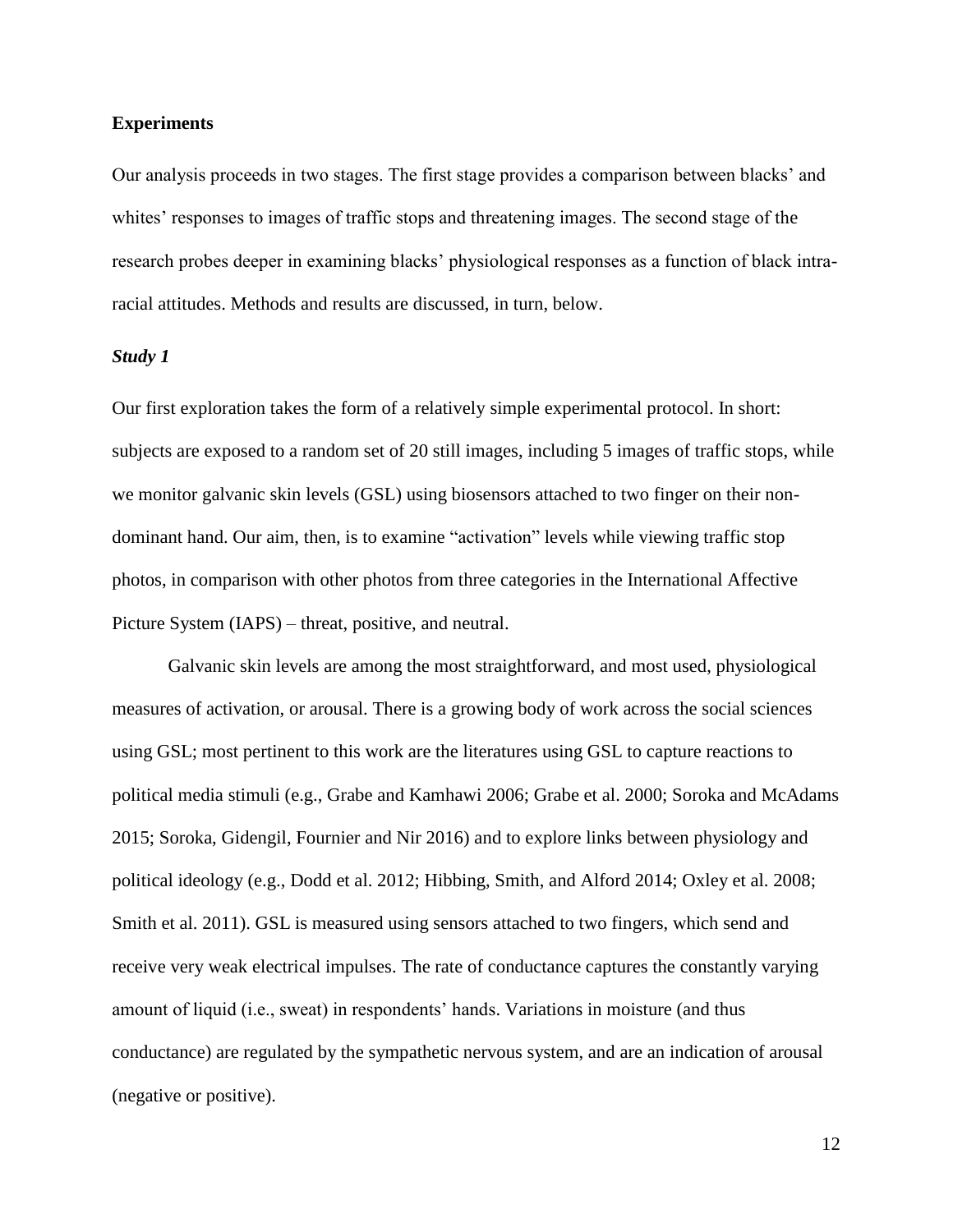The advantage of using IAPS photos is that they provide a baseline for psychophysiological reactions. There is a large body of work that relies on IAPS stimuli, including recent work on psychophysiology and politics (including the political ideology literature, cited above). We know from past work that participants tend to show low activation for positive and neutral photos, and high activation for threat photos. Our analysis here is focused on activation in response to traffic stop photos, in comparison with these three IAPS categories.

Traffic stop photos were selected by the authors based on a Google search of actual traffic stop photos, and with an eye on capturing traffic stops which are (a) point-of-view, so that respondents can picture themselves in that situation, and so that the race of the person being stopped is not visible, and (b) varying in the nature of the traffic stop, i.e., inside and outside the car, or including and not including dogs and guns. We also hold the race of the police officer constant, so that every case involves white officers. The race of the officer is no doubt of interest – reactions to white officers may well differ from reactions to black officers. Our aim here is to not have too many moving parts, however; and so we view race of officer as an important manipulation in future work. Traffic stop photos used in the experiment are included in Appendix Figure 1. IAPS photos cannot be distributed, but are readily available to researchers from the Center for the Study of Emotion and Attention at the University of Florida. For the sake of clarity, however, note that our IAPS photos include the following: *Positive*: dog, baby, flowers, waterfall, ice cream cone; *Neutral*: mushrooms, basket, iron, dustpan, fork; *Threat*: street scene with shooting soldiers, man with gun in his mouth, masked man with knife, attacking dog, attacking snake.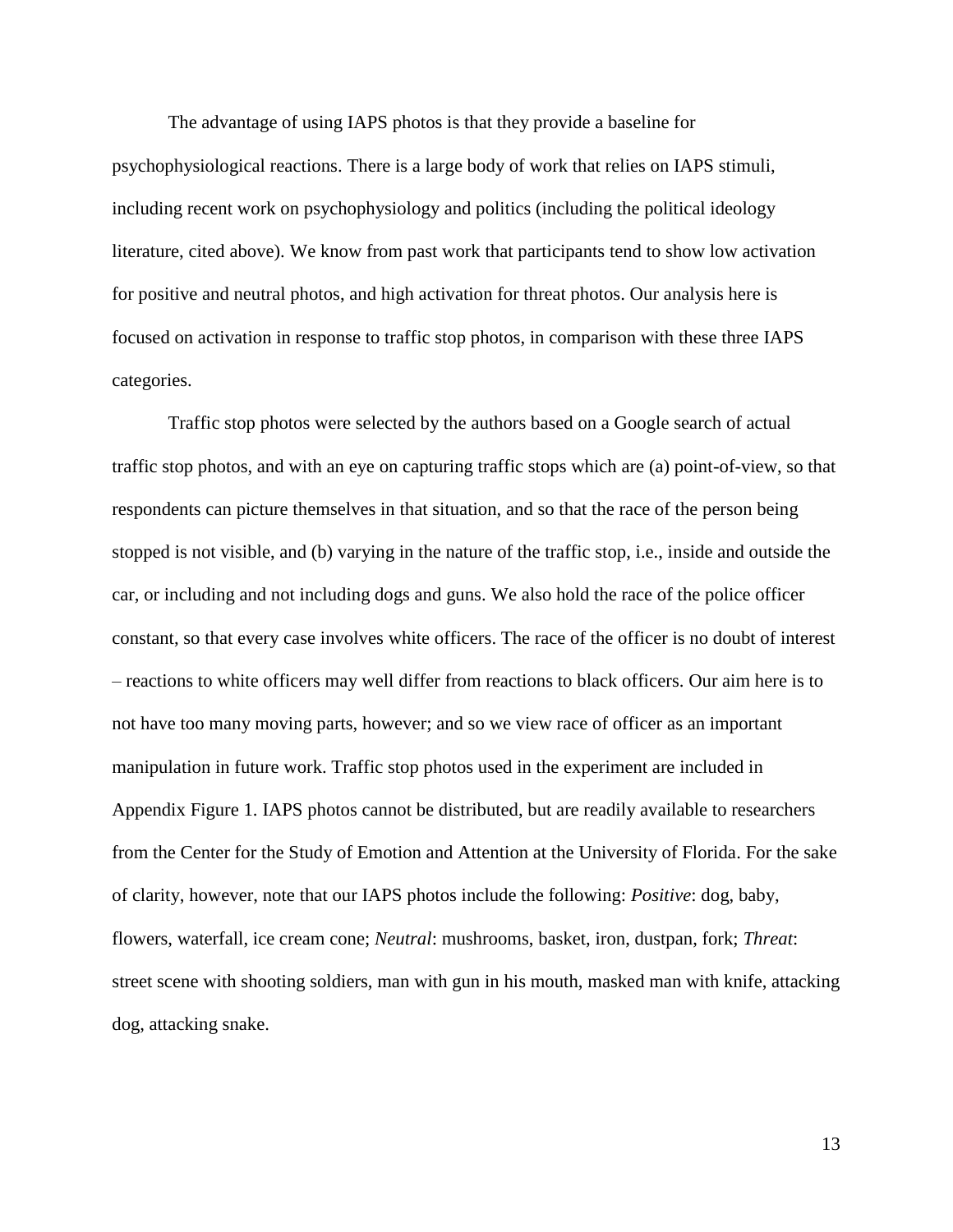The experiment itself is straightforward. Following a one-minute gray screen, each participant is exposed to twenty randomly-ordered photos, separated by 10-second gray screens, known as interval stimulus intervals (ISI). The ISI serves as a baseline for comparison to the stimuli – we are focused on the change in GSL from ISI to stimulus, for each stimulus, comparing across our four categories: positive, neutral, threat, and traffic stops. We conducted the experiment in a quiet laboratory setting at the University of Michigan and at Jackson State University over the spring and summer of 2017. The former offers a primarily white sample, while latter offers a primarily black sample. We rely on convenience samples, recruited through participant pools and snowball sampling.

Physiological data are captured using equipment from Thought Technology (Michigan) and BioPac (Jackson State). For Study 1, all data are processed manually, using methods described in some detail in Section D of a methodological appendix connected with ongoing work by Soroka, Fournier and Nir;<sup>3</sup> for Study 2, data are processed using BioPac software. In both cases, a brief survey was completed online following the experiment.

The analysis itself is straightforward. We begin with the raw (entirely unfiltered) data from both samples. These data are down-sampled to five-second units, and the data are stacked into a large time-series panel dataset, where each individual is a panel, and where there are roughly 40 5-second units for each individual (covering the entire period of the experiment). Our dependent variable is galvanic skin levels, measured as the difference between GSL in the stimulus period and GSL is the ISI (pre-stimulus) period, for each photo. To reduce the impact to high outliers, we log the GSL measure; and since there are negative values of almost -2, the

 $\overline{a}$ 

<sup>3</sup> This is available at [http://www.snsoroka.com/files/Method.Appendix.pdf.](http://www.snsoroka.com/files/Method.Appendix.pdf)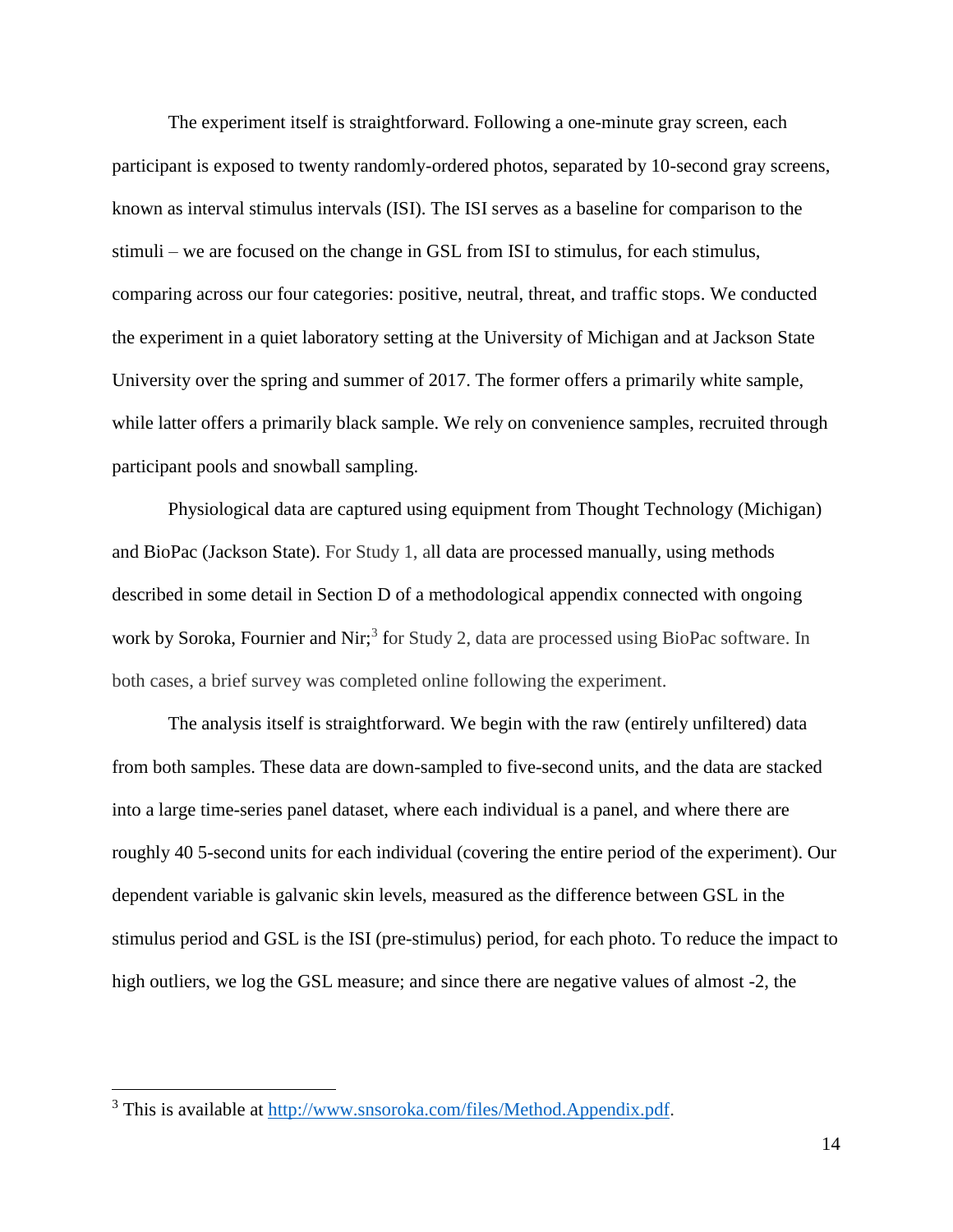dependent variable below is *log(GSL+2)*. We then run a simple time-series panel estimation, in which GSL is regressed on the following:

- (a) *Time:* A variable that counts time, in 5-second increments. This variable is intended to capture what we expect is a decrease in GSL from the first to second 5-second increment within each stimulus.
- (b) *Order:* A variable that records the order of stimuli, from 1 to 20. This captures trends in GSL over the course of the experiment.
- (c) *Stimulus Type:* A series of dummy variables that captures the impact of neutral, threat and police photos, with positive photos as the omitted reference category.
- (d) Interactions between (b) and (c), to capture the possibility that the impact of a given type of photo declines or increases over the course of the experiment. Seeing the first police photo might have a different impact than the third police photo; our expectation is that these interactions will be negative, indicating a decreasing impact of stimuli over the course of the experiment.

Note that taking the time-serial component of the experiment into account is relatively unusual in the field, but we regard it as a critical to revealing the impact of (c). Results bear this out, as we shall see.

Recall that our expectation is that results will differ across both gender and race. Our models already include interactions between order and photo type, however, and so including additional third- and fourth-order interactions introduces a great deal of collinearity into a model with limited cases. For this exploratory work, then, we estimate the basic model described above across four different groups: white females, white males, black females, and black males. Results are shown in Table 1.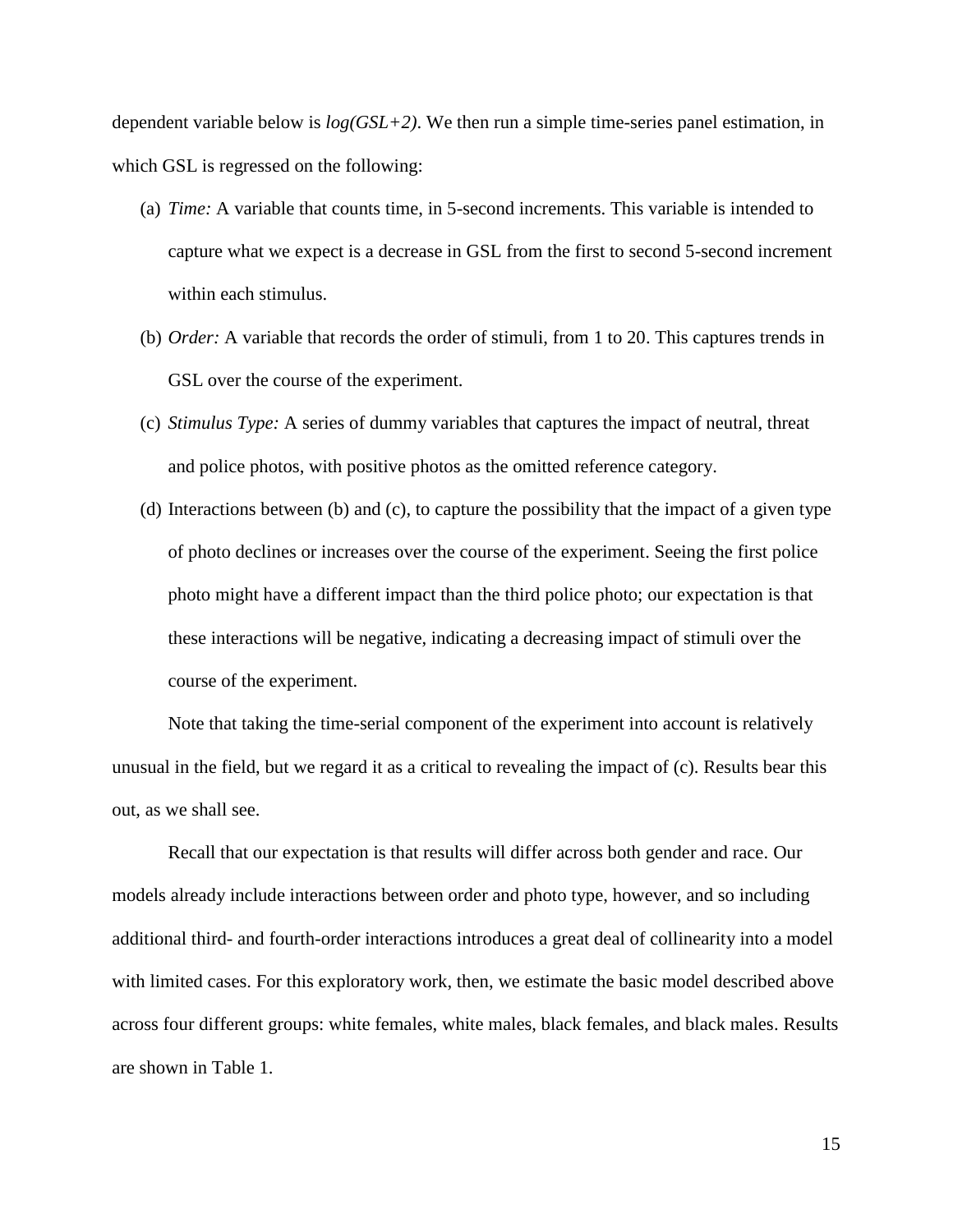|                     | White Female      | White Male        | <b>Black Female</b>                                      | <b>Black Male</b>  |
|---------------------|-------------------|-------------------|----------------------------------------------------------|--------------------|
| Time                | $-0.018(0.015)$   | $-0.027(0.026)$   | $-0.014**$ (0.007)                                       | $-0.016*(0.009)$   |
| Order               | $0.006**$ (0.003) | $0.008*(0.005)$   | $0.007***(0.001)$                                        | $0.009***(0.002)$  |
| <b>Neutral</b>      | 0.049(0.046)      | $0.152*(0.082)$   | $0.081***(0.023)$                                        | $0.070**$ (0.030)  |
| <b>Threat</b>       | $-0.009(0.049)$   | $0.154*(0.079)$   | $0.057**(0.023)$                                         | $0.109***(0.031)$  |
| <b>Police</b>       | $-0.011(0.051)$   | $0.218**$ (0.085) | $0.094***(0.022)$                                        | 0.004(0.030)       |
| Order * Neutral     | $-0.005(0.004)$   |                   | $-0.008(0.007) -0.005***(0.002)$                         | $-0.004(0.002)$    |
| Order * Threat      | 0.001(0.004)      | $-0.009(0.006)$   | $-0.004**$ (0.002)                                       | $-0.006***(0.002)$ |
| Order * Police      | $-0.003(0.004)$   |                   | $-0.015**$ (0.007) $-0.006***$ (0.002)                   | $-0.001(0.002)$    |
| Constant            |                   |                   | $0.643***$ (0.042) $0.590***$ (0.071) $0.592***$ (0.020) | $0.565***(0.028)$  |
| <b>Observations</b> | 520               | 560               | 518                                                      | 760                |
| Subjects            | 13                | 14                | 13                                                       | 17                 |
| R <sub>2</sub>      | 0.043             | 0.017             | 0.097                                                    | 0.181              |
|                     |                   |                   |                                                          |                    |

Table 1. The Impact of Photos, Panel Estimation, Combined Samples

Cells contain coefficients from a random-effects panel estimation, with standard errors in parentheses.  $p < .10$ ;  $p < .05$ ; \*\*\*  $p < .01$ . Observations refer to each subject x the stimulus; for subjects with full data, there were 40 observations.

Note the relatively small sample size for each group. This is a consequence of a limited sample, but also problems with missing data. Even so, groups are relatively balanced, and the use of time-series data allows the estimations to rely on a good deal of over-time variation for each subject. Interpreting the models is relatively straightforward. Coefficients for *Time* suggest that on average GSL decreases from the first to the second 5-second interval during with respondents are viewing photos. The *Order* coefficients suggest that, at the same time, GSL increases gradually over the course of the experiment. The significance of these variables testifies to the importance of taking the temporal component of the experiment into account.

The coefficients for *Neutral*, *Threat* and *Police* indicate the difference between average GSL for these set of photos, versus the residual category, *Positive*. Each of these coefficients captures the average effect of a category of photos as if it was the first stimulus in the experiment; the interactions with *Order* then capture what tends to be the decreasing impact of each set of stimuli over the course of the experiment. This makes good sense, and again suggests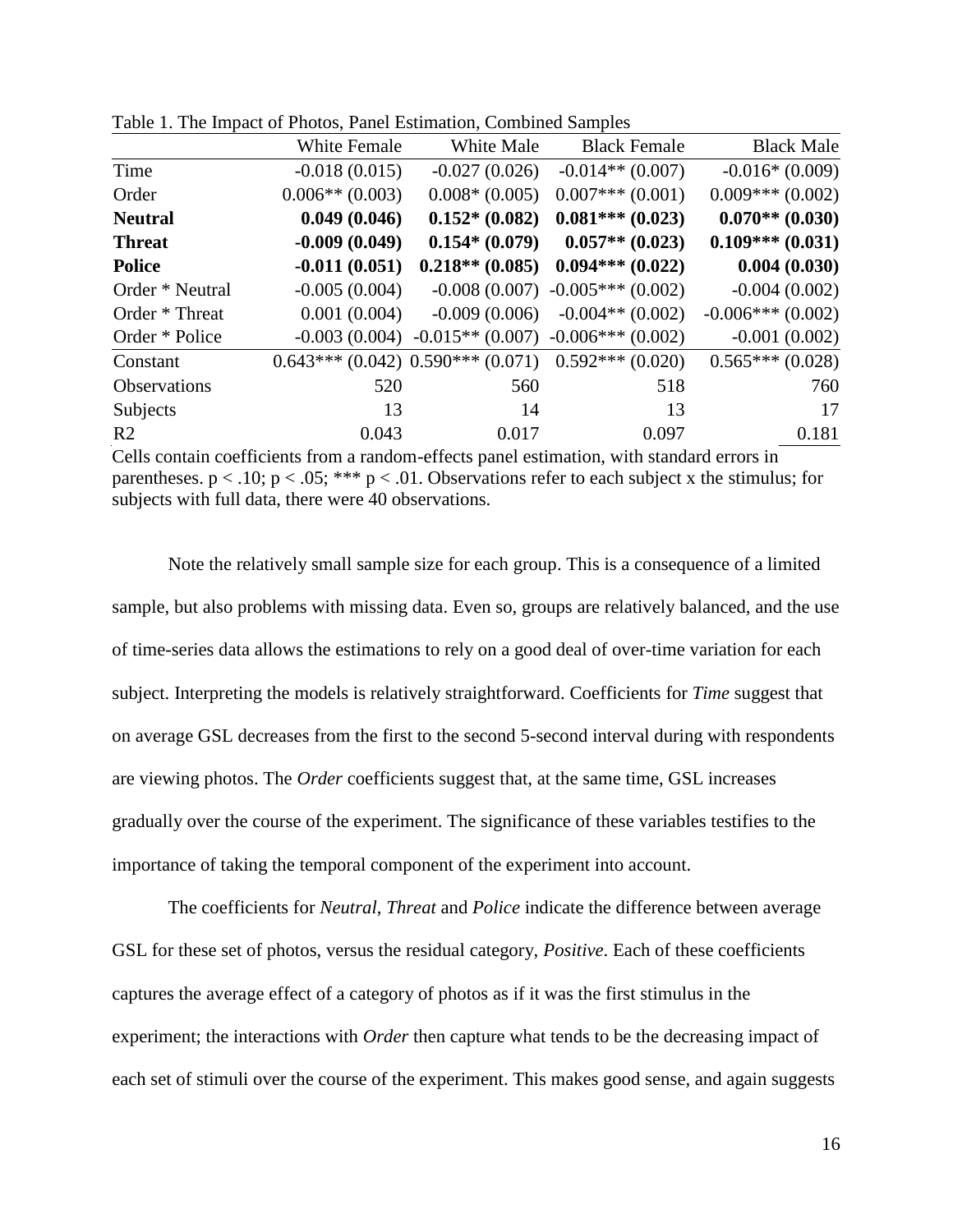the importance of taking time into account. Even so, our main interest here is the coefficients for each category of photos.

Results are not quite as clear as we might hope – among white women, for instance, there do not appear to be any statistically significant differences in GSL across the four photo categories. Given past work, we expect positive photos to produce especially low GSL; there is no evidence of this among white women. Results for white men are as we would expect, however – all coefficients are positive and significant. The fact that threat photos elicit reactions roughly in line with neutral ones is a little surprising; but it is notable that the strongest reaction for this group is to the traffic stop photos. White men, it appears, react strongly to the possibility of traffic stops.

Black women do as well. We cannot easily account for the relatively high levels of activation from neutral photos for this group, but it is notable that traffic stop photos elicit a reaction that nearly twice as large as threat photos. It is even more notable that this not at all true of black men: for this group, threat photos elicit a strong reaction, and traffic stop photos simply do not. This does not change over the course of the experiment either – regardless of order, traffic stop photos do not produce strong reactions in black men, even as they do for both black women and white men. This seems most in line with expectations drawn from the literature on PTSD. We discuss the results further below, however. For now, we turn to the next experiment.

#### *Study 2*

Building on Study 1, Study 2 is based on an all-black convenience sample consisting of a mixture of faculty, staff and students at a predominantly black university located in the Deep-South. The experiment was conducted at a laboratory located on a University campus. Prior to arriving at the lab, subjects were asked to complete a survey and an Implicit Association Test.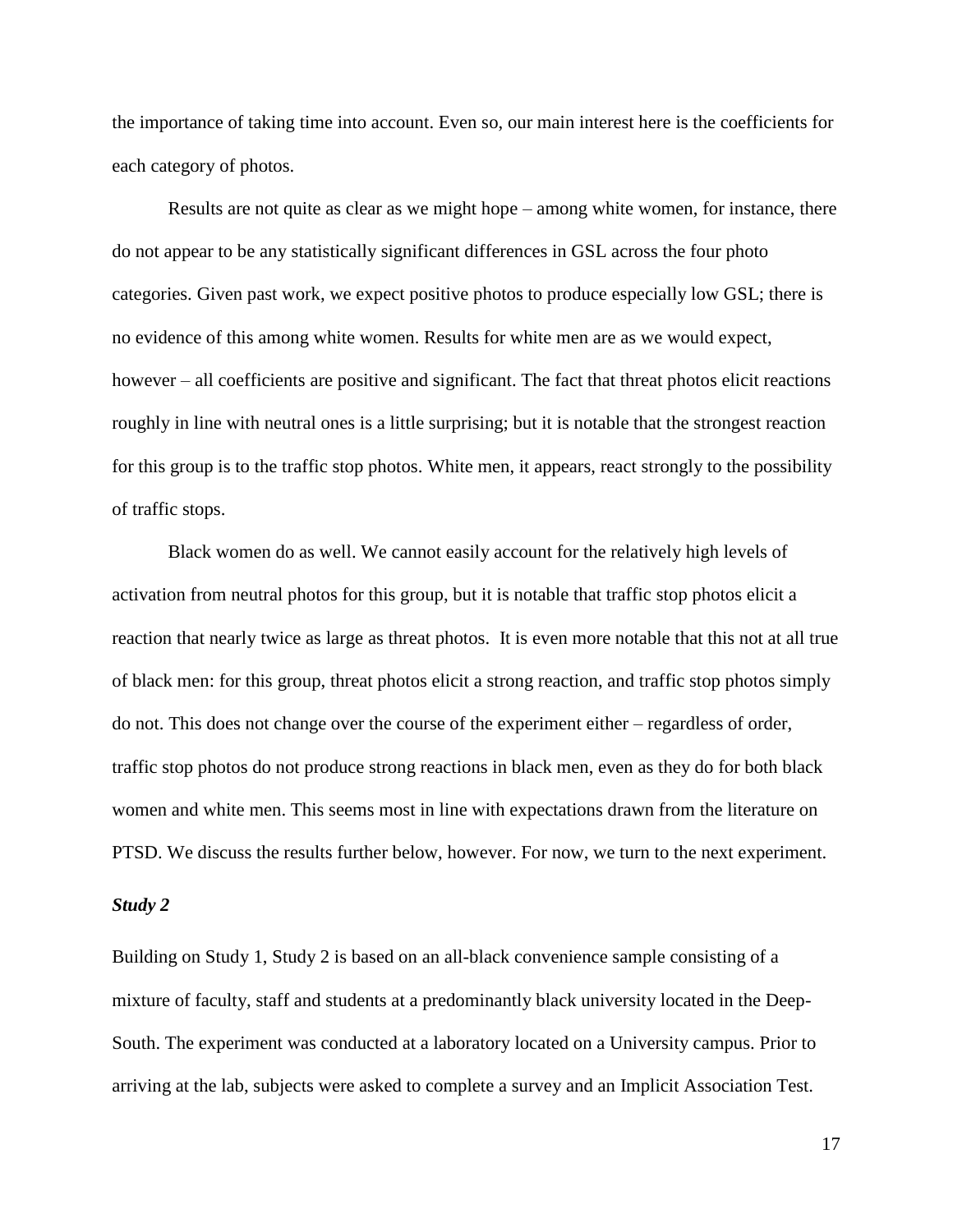The total number of subjects included in the analysis is 43. The sample consists of roughly 10 percent of individuals who possessed an education level between the  $9<sup>th</sup>$  and  $12<sup>th</sup>$  grade, approximately 31 percent of participants earned a High School diploma, roughly 40 percent completed some level of college, 10 percent had earned college degrees, almost 8 percent possessed Master's degrees and almost 12 percent had earned PhDs. Roughly 52 percent of the participants were males, compared to 48 percent females. The ages range from 16 to 65, with a mean age of almost 26. We make no claim that the sample employed in our analysis is representative of the country, state, city or campus from which it was drawn. We can claim, however, that the sample does not consist entirely of undergraduates.

The study was approved by the Institutional Review Board at Jackson State University and all subjects gave written informed consent prior to participation in the study. Prior to arriving at the lab, subjects were asked to complete an online survey and were given directions and a time and date to complete the experiment. Once they arrived, a proctor explained to them the process related to the physiological experiment. They were instructed that two small sensors would be attached to the tips of the middle phalanx of the index and middle fingers to measure their sweat levels. Following the instructions, the proctor applied an isotonic, 0.05 molar NaCl, electrode paste to two Ag/AgCl electrodes to the subject. These electrodes were connected to leads that ran from a BioPac M150 for data acquisition and the GSR/EDA100C device which measures skin conductance via changes in perspiration on the surface of the skin due to stress, arousal or emotional excitement. The BioPac M150 data acquisition unit, when attached to the EDA 100c amplifier, allows for the analysis of galvanic skin activity focusing specifically on skin conductance levels, which captures the increased conductivity resulting from moisture secreted by eccrine glands in the lower layers of the skin.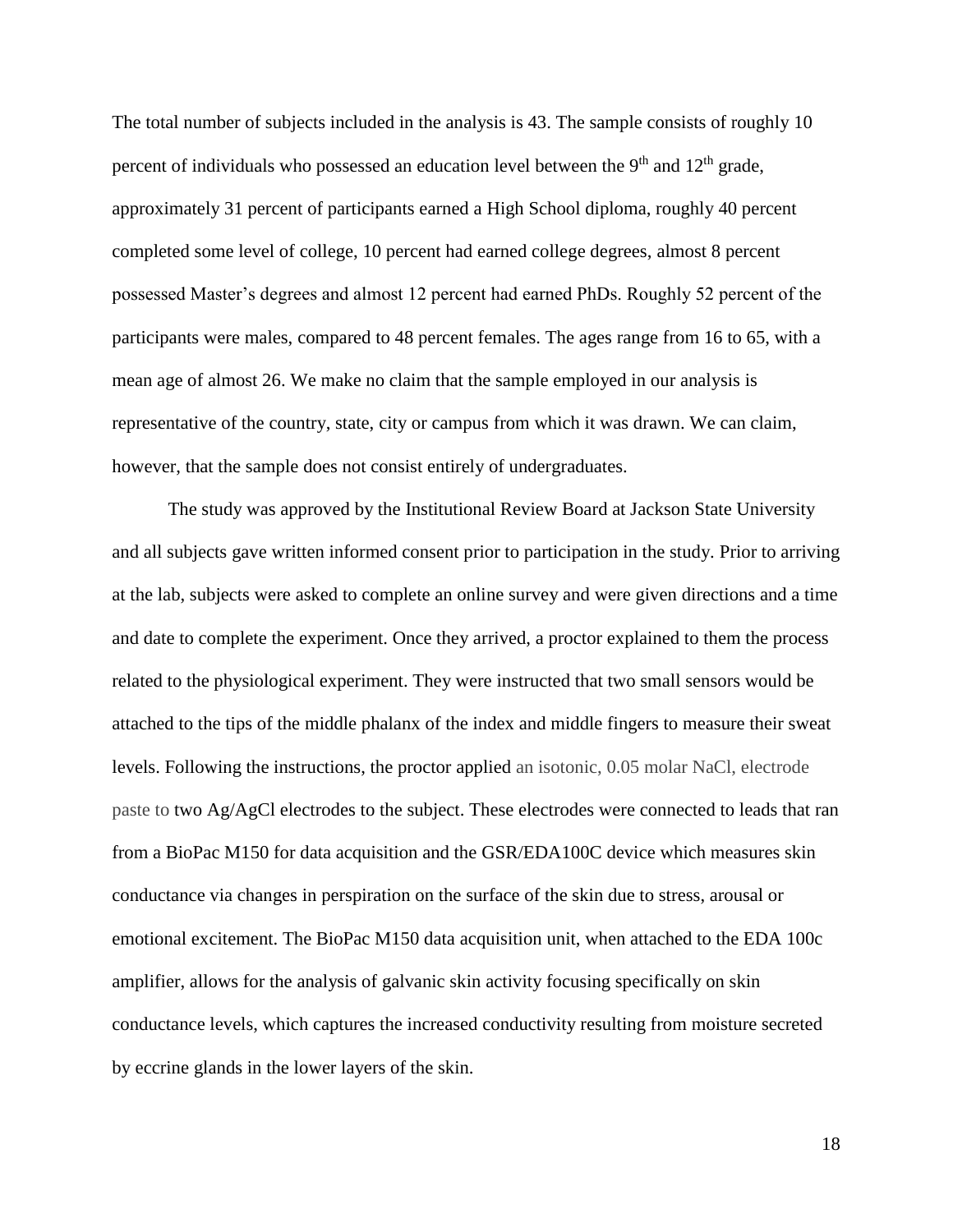Once the subjects were prepared for the study, they were instructed to relax while the proctor prepared the experiment. The preparation time took about five minutes to allow the subjects to calm down from any potential anxieties that may have existed from being connected to the electrodes or any other factors that may alter the results and to allow the gel to penetrate the skin. Next, the subject was asked to read the consent form and to give an oral response indicating that they agreed to proceed with the study. They were also informed that they could discontinue the study at any time.

Acqknowledge software was used to conduct the analyses. Using raw scores produced by the ISI and stimuli proves to be problematic when using skin conductance analyses due to the wide variance that exists across subjects. For example, some subjects may be prone to sweat more than others. Indeed, black subjects have been found to sweat less when compared to other racial groups (Boucsein et al. 2012). Because of this, the physiological measure used here is not the absolute skin conductance levels computed upon the presentation of the stimuli, but, rather it is the first difference between the ISI and the stimulus. Thus, the data are analyzed by taking the difference between the skin conductance levels (SCL) for the ISI (baseline) and the skin conductance of the stimuli (ISI – Stimulus). Negative numbers served as indicators for a sympathetic response. The data were sampled at 2000 HZ, but, were downsampled to 62 HZ for the analysis.

The *dependent variables* are measured based on the difference between the means of the stimuli and the inter-stimulus interval. The experiment consists of five different stimuli for each of the categories (i.e., Traffic Stops and Threat). Hence, for each subject, five difference-ofmeans scores were derived. When assessing each subject, the highest score among the five scores was selected to be included as the dependent variable. In determining whether police images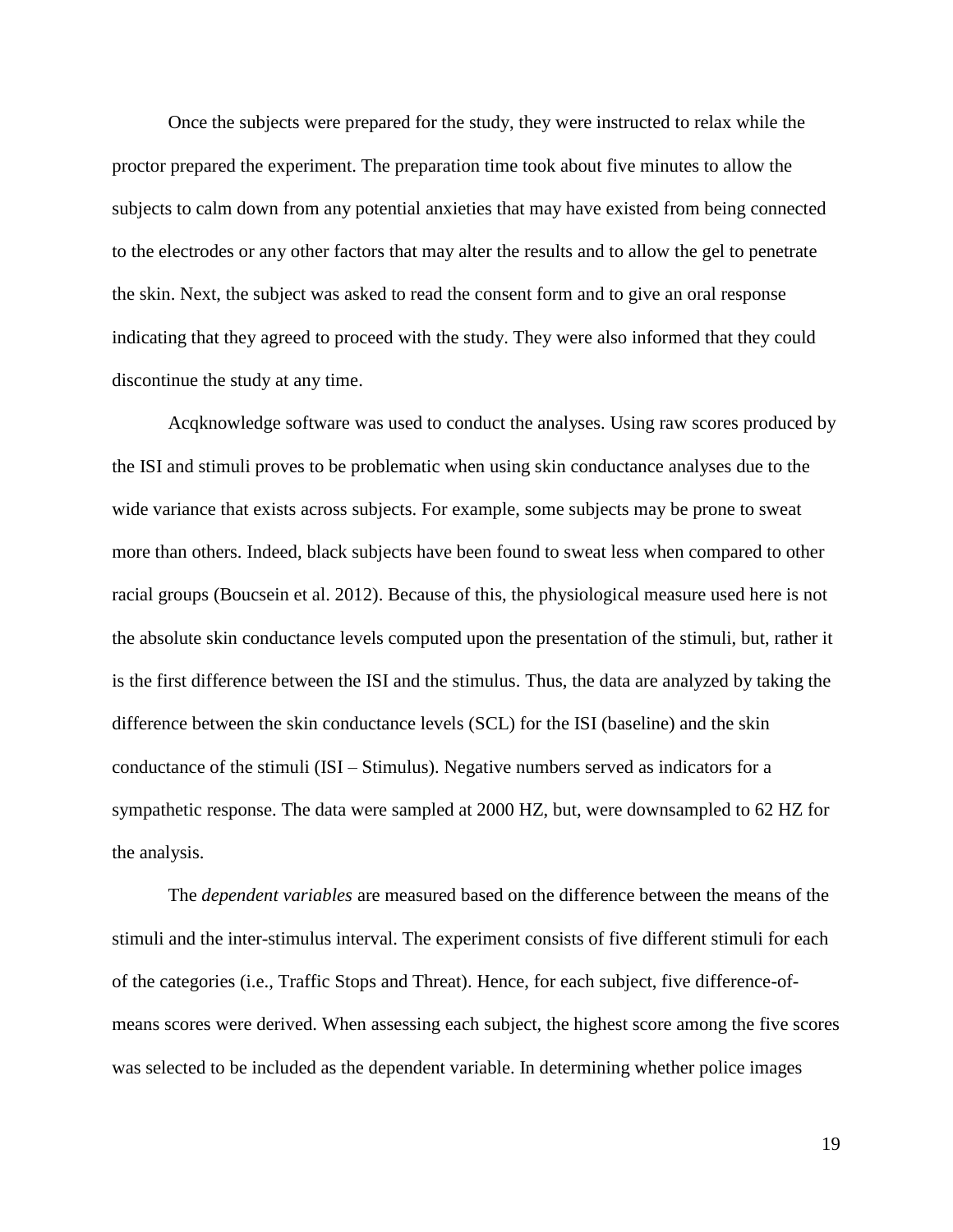impact blacks, we compare the results from two models; one examining Traffic Stops and the other one explaining blacks responses to Threatening images.

First, to analyze the data, we first log-transformed the raw Traffic Stop and Threatening GSL waveforms for each subject. The unit of analysis is in microsemiens. The first difference is used as the *dependent variable.* The independent variables included intra-racial measurements and attitudes toward police activity.<sup>4</sup>

Intra Racial Resentment is operationalized based on the following Likert-type items (strongly disagree-strongly agree): "Over the past few years blacks have gotten less than they deserve" (reverse coded); "Irish, Italians, Jewish and many other minorities overcame prejudice and worked their way up. Blacks should do the same without any special favors"; "It's really just a matter of some people not trying hard enough. If blacks would only try harder they could be just as well off as whites"; and "Generations of slavery and discrimination have created conditions that make it difficult for blacks to work their way out of the lower class" (reverse coded). An additive scale was created, resulting in a reliability score of  $\alpha = .63$ .

Disillusioned Liberalism is operationalized using two separate variables: Legal Disillusionment and Economic Disillusionment, each coded from disagree-strongly agree. Economic Disillusionment is measured using the following Likert-item: "How strongly do you agree or disagree that the American economic system is unfair to poor people?" Likewise, Legal Disillusionment is measured based on the following Likert-item: "How strongly do you agree or disagree with the statement that the American legal system is unfair to Blacks?"

 $\overline{a}$ 

 $4$  Reliability analyses were conducted using statistics computed using SPSS v. 22. The internal properties of the variables were established through analysis of internal reliability via Cronbach alpha.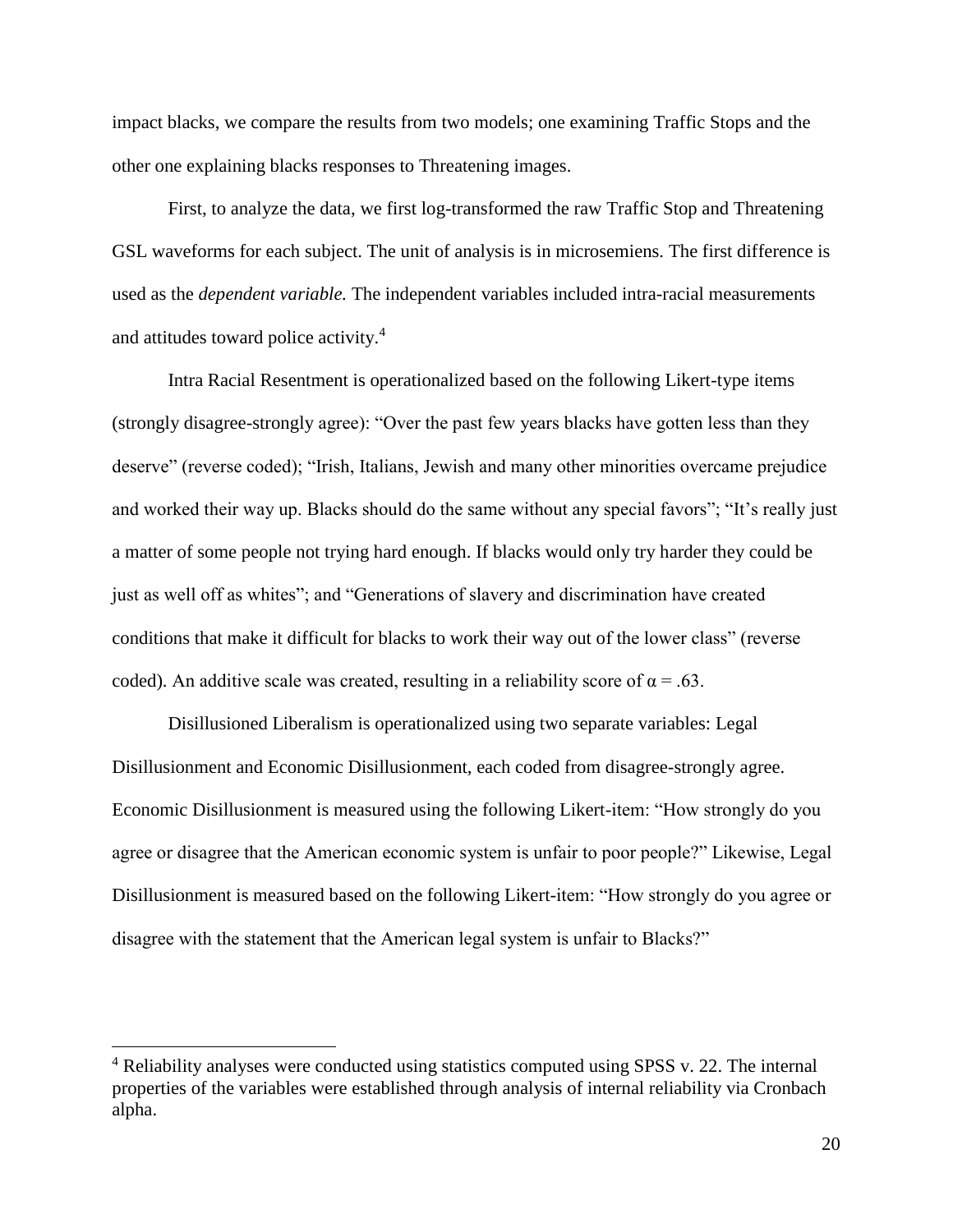Multiple measures are employed to measure racial identity. To be sure, we employ the traditional item used in political science, Linked Fate. It is measured based on a single item: "Do you think what happens generally to black people in this country will have something to do with what happens in your life?" Borrowing from Psychology, however, we also incorporate Sellers et al.'s (1998) MMRI model to expand our measures of racial identity. Racial Centrality is measured using two items: "I feel close to other black people" and "I have a strong sense of belonging to other Black people" (Strongly Disagree-Strongly Agree). Each of these items load onto one dimension. An additive scale was created, resulting in a reliability score of  $\alpha = .85$ .

Public Regard is measured based on the following three items: "Most people think that Blacks are as smart as people of other races,"; "People think that Blacks are as good as people from other races; and "People from other races think that Blacks have made important contributions." These items load onto a single dimension and achieve an  $\alpha$  score of .83.

Additionally, the variables used to measure attitudes toward the police are the frequency of Violent Encounters with Law Enforcers and Anger toward Police Violence. Anger toward Police Violence is measured using the open-ended item: "Describe any issues that make you angry about America." The responses were content analyzed and coded as a 1 if the subject noted that either police brutality or a reference to social justice made them angry. Violent Encounter with Law Enforcers was measured based on the subject's response to an item that asked whether they had "ever had a violent encounter with a law enforcement agent (for example: a police officer, a security guard...)?" This variable was coded as a zero for none; one for one; two for two; and three if the subject indicated more than two.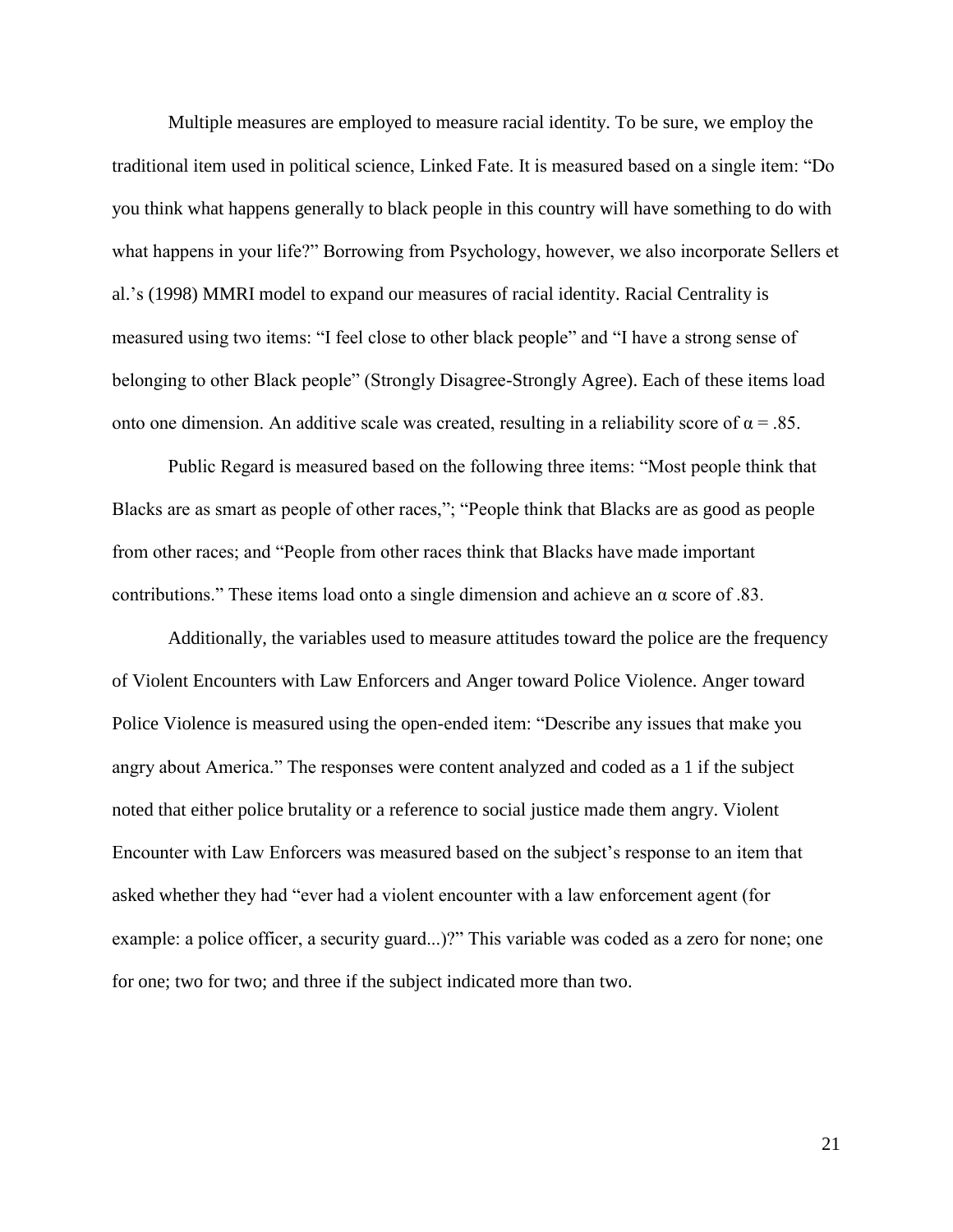The controls included sex and levels of education. Male is coded as 1 and Female is coded as 0. Education consists of 9 values ranging from 9-12<sup>th</sup> grade to PhD. OLS is employed to analyze each of the models. The findings are presented below in Table 2.

|                                                                                    |            | Model A (Traffic Stops) | Model B (Threatening Images) |           |
|------------------------------------------------------------------------------------|------------|-------------------------|------------------------------|-----------|
|                                                                                    | Coef.      | Std. Err.               | Coef.                        | Std. Err. |
| <b>Police Brutality</b>                                                            | $0.019**$  | 0.008                   | $0.016*$                     | 0.009     |
| <b>Violent Encounter</b>                                                           | $0.008***$ | 0.003                   | 0.001                        | 0.004     |
| Education                                                                          | 0.000      | 0.001                   | $-0.001$                     | 0.001     |
| Centrality                                                                         | 0.000      | 0.002                   | 0.003                        | 0.002     |
| <b>Linked Fate</b>                                                                 | $0.009**$  | 0.004                   | 0.005                        | 0.004     |
| <b>Angry America</b>                                                               | 0.0001     | 0.006                   | $-0.004$                     | 0.005     |
| <b>Black Nationalism</b>                                                           | 0.001      | 0.002                   | $-0.002$                     | 0.003     |
| Public Regard                                                                      | $0.004***$ | 0.001                   | $0.003**$                    | 0.001     |
| Economic Disillusionment                                                           | $0.008*$   | 0.005                   | $0.010**$                    | 0.005     |
| <b>Legal Disillusionment</b>                                                       | $-0.010**$ | 0.004                   | $-0.013**$                   | 0.006     |
| Resentment                                                                         | 0.003      | 0.002                   | 0.001                        | 0.002     |
| Sex                                                                                | 0.003      | 0.006                   | $-0.003$                     | 0.007     |
| Cons                                                                               | $-0.089*$  | 0.048                   | $-0.031$                     | 0.055     |
| $R^2$                                                                              |            | .62                     |                              | .44       |
| $\mathbf N$<br>$\alpha = 0.00$<br>$\sim$ $\sim$ $\sim$ $\sim$ $\sim$ $\sim$ $\sim$ |            | 43                      |                              | 43        |

Table 2. Blacks Responses to Images of Traffic Stops and Threatening Images

P<.01\*\*\*; p<.05\*\*; \*p<.10. Model A

The findings for the Traffic Stop model are found in Table 2, Model A. We first turn our attention to the variables measuring attitudes toward the police. The findings reveal that an increase in violent encounters with law enforcement officers results in a significant increase in GSL. Similarly, there was an increase in GSL among blacks who noted that police brutality was an issue in America that made them angry. Next we focus our attention on physiological responses and intra-racial attitudes. As it relates to racial identity, an increase in blacks' Linked Fate led to an increase in GSL. Public Regard, the variable measuring those blacks who believed that the public thought highly of blacks as a group, was found to significantly increase blacks' GSL. Blacks who have high levels of Public Regard are deemed to possess low levels of racial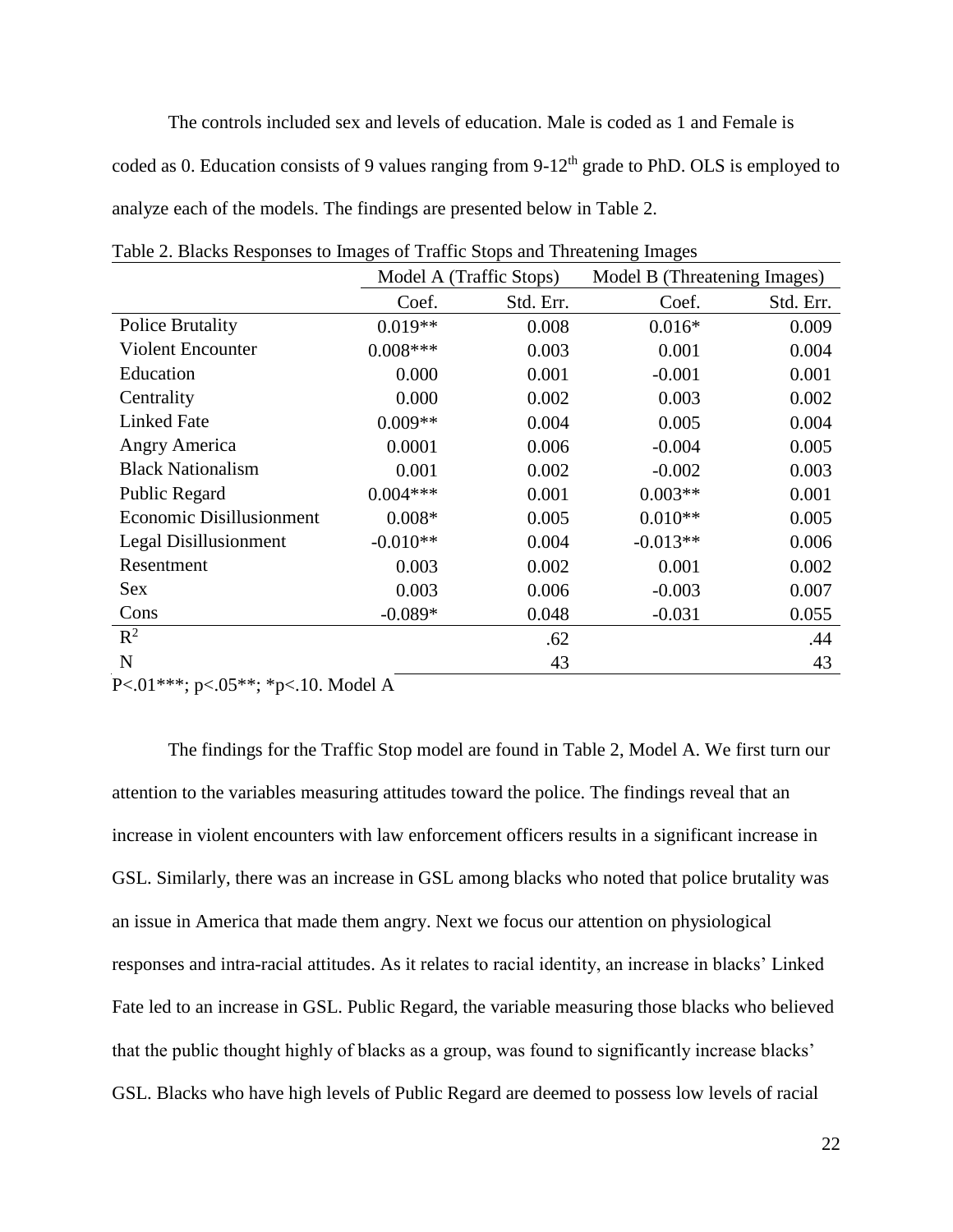identity. In the case of seeing police officers, one might argue that such blacks have been shocked by the violent events that have occurred at the hands of the police, and thus are affected more. On the other hand, however, blacks who do not believe that society thinks highly of blacks may not be bothered by the police because of their low expectations of society's regard for blacks. In the case here, blacks with low Public Regard may anticipate being pulled over by the police, regardless of wrong doing or not. This is also the case for blacks who are disillusioned by the legal system. The findings reveal that exposure to traffic stop stimuli minimizes arousal. Given that such blacks do not have much faith in the legal system, it is plausible that they would not be as aroused when compared to those who may be blindsided because of their hope and belief in the American dream. While there is support for the legal disillusionment argument, this proves not to be the case for the economic disillusionment variable. Economic Disillusionment is found to be marginally significant and in the positive direction, suggesting that those who are economically disillusioned witness an increase in their GSL. Here, the relationship may be in the opposite direction when compared to legal disillusionment because the wording is race neutral. On the other hand, images of traffic stops failed to elicit responses from blacks with high levels of black nationalism and racial centrality i.e., there was no statistically significant relationship between these two variables and GSL. In addition, neither education levels nor sex impacted physiological responses to images of traffic stops.

To assess whether images of Traffic Stops uniquely impact blacks' physiological responses, we compare the findings in Model A with those results in Model B, which focuses on blacks' physiological responses to Threatening images. Based on the findings, GSL scores increased among blacks who held high levels of Public Regard and Disillusionment (both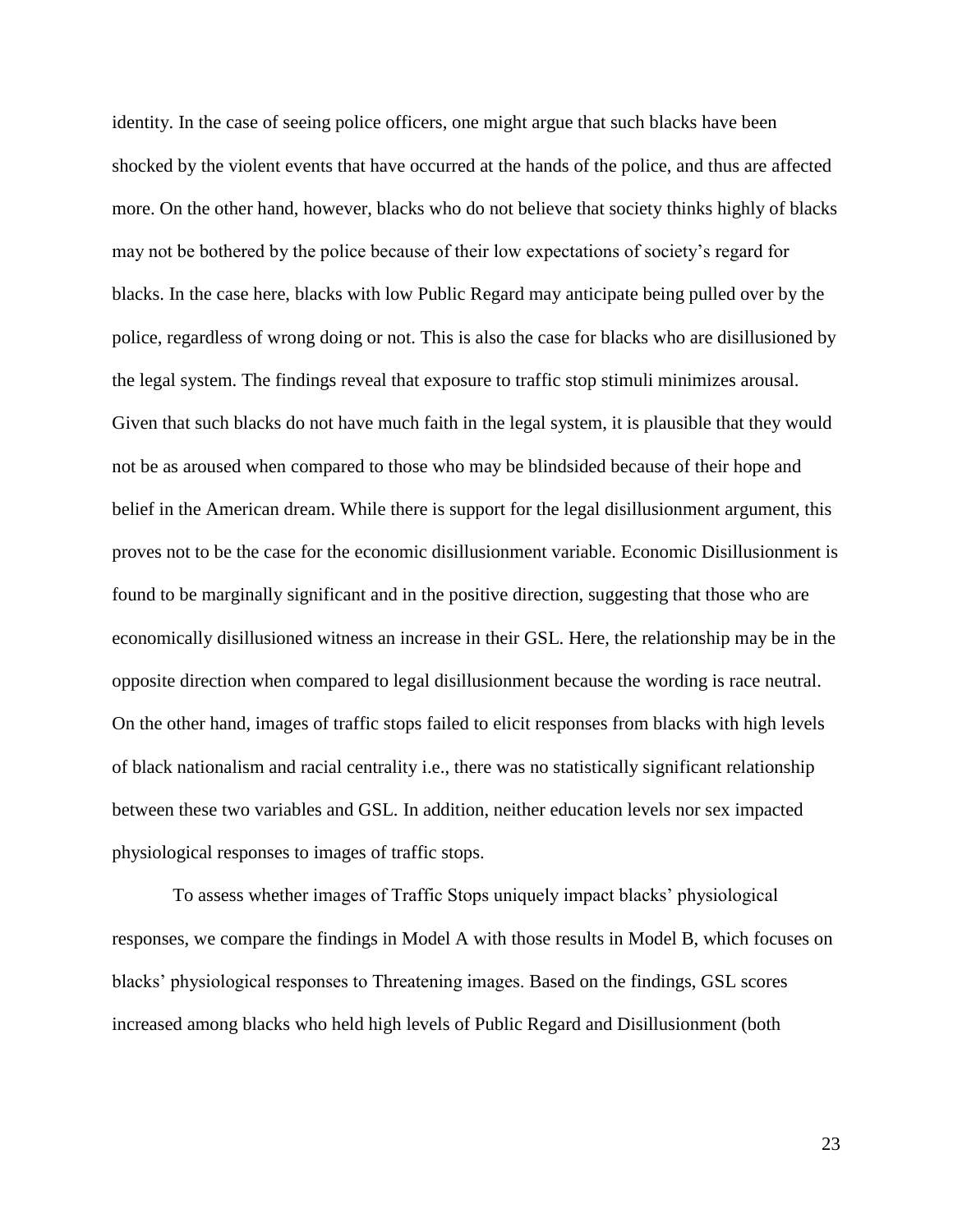economic and legal). There was a marginal level of significance between those blacks who were angry at America because of police brutality.

#### **Conclusion**

We have provided a preliminary exploration of black-white differences and intra-black differences in response to photos of traffic stops. More work clearly needs to be done, with larger and more generalizable samples. However, our findings point in some interesting directions. First, we show strong gender differences as well as racial ones. Male and female drivers indeed experience very different things in a traffic stop, so we should explore further these findings. Second, racial differences were not always as expected. White males show the strongest response to the police stimuli, as they do to threatening and neutral ones. Black males show low levels of activation by police images, clearly an area where further research is needed. For two of the groups (white males, black females), a photo of a police officer is more stimulating than the average photo from the standard IAPS threat photo array, which includes a street scene with shooting soldiers, a man with gun in his mouth, a masked man with knife, an attacking dog, and an attacking snake. This certainly merits attention. Among blacks, we show powerful effects of attitudinal predispositions on response to threat and police photos. These overlap but are distinct.

As America continues to confront issues of adverse relations between the police and the communities they serve, further research is clearly needed in the psychology of these interactions. We hope that a public-health understanding of the traumas associated with such adverse interactions can help document their cost on the public and help push the nation toward taking these costs seriously, seeking to reduce them.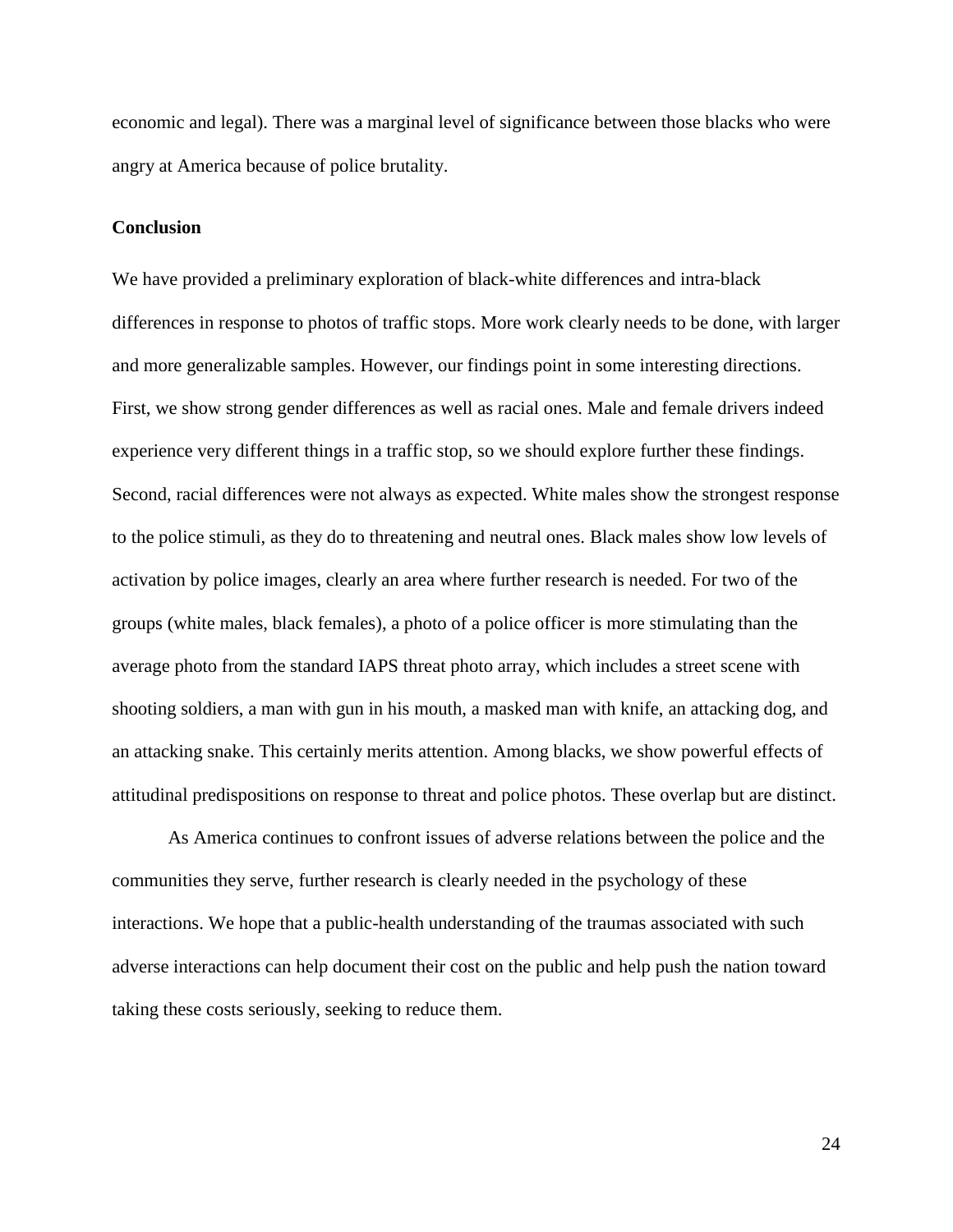Appendix Table 1. Traffic Stop Photos









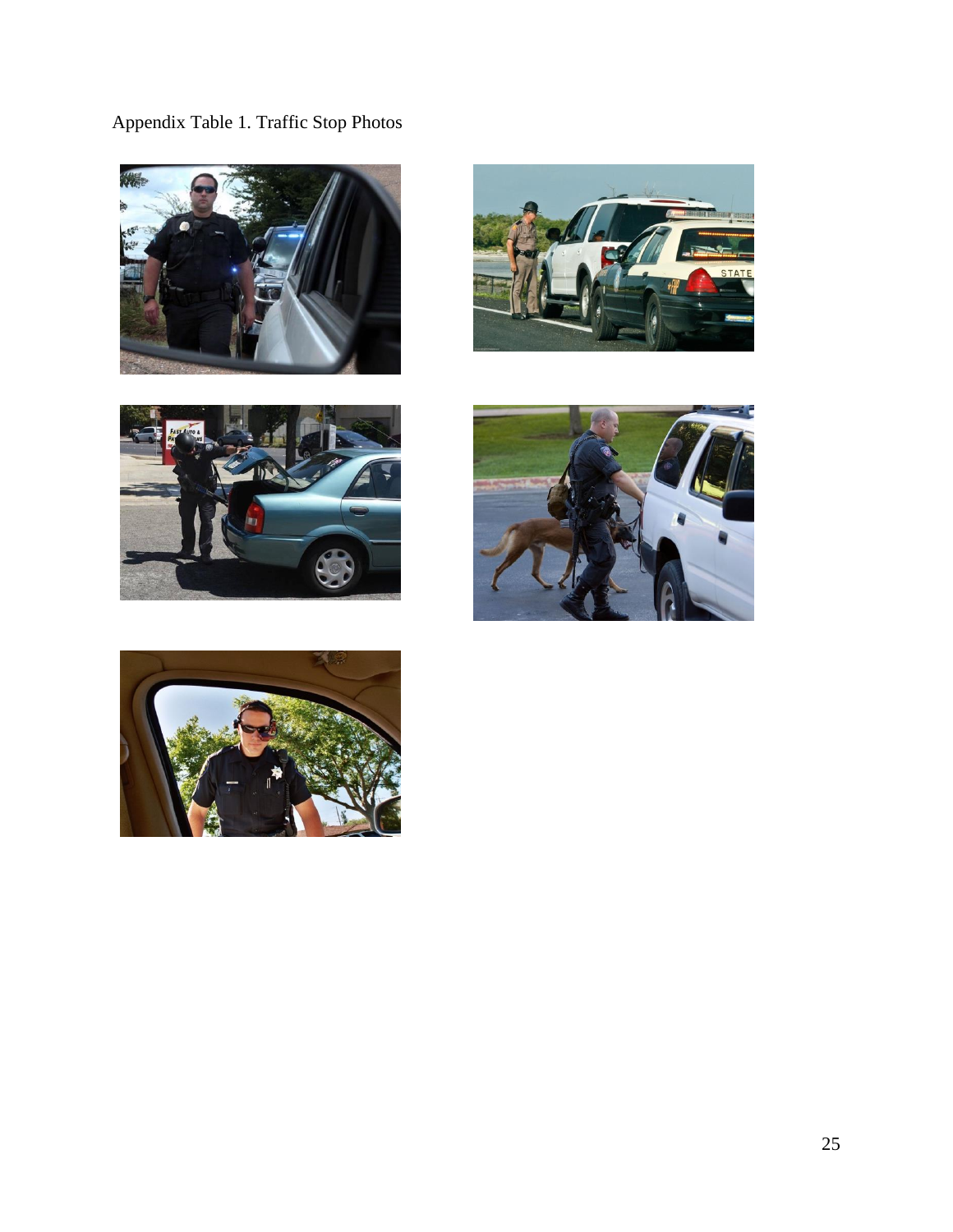Appendix Table 2. Demographics of the Two Samples

# **Michigan**

|            | White Black |                       |
|------------|-------------|-----------------------|
| Male       | 14          | $\mathcal{D}_{\cdot}$ |
| Female     | 13          |                       |
| <b>JSU</b> |             |                       |
|            |             | White Black           |
| Male       | 1           | 44                    |
| Female     |             | 46                    |

\*Note that not all JSU respondents completed physiological experiments, and so analyses do not always relay on the full JSU sample.

# **References**

- Allen, R. L., Dawson, M. C. & Brown, R. E. (1989). A Schema-Based Approach to Modeling an African-American Racial Belief System. *American Political Science Review* 83, 421-441.
- Block, Ray. What About Disillusionment? Exploring the Pathways to Black Nationalism. *Political Behavior* 33: 1 pp 27-51
- Boucsein, Wolfram, Don C. Fowles, Sverre Grimnes, Gershon Ben-Shakhar, Walton T. Roth, Michael E. Dawson, and Diane L. Filion. 2012. Publication recommendations for electrodermal measurements. *Psychophysiology* 49: 1017–1034
- Brown, Robert and Todd Shaw 2002; Brown, Robert and Todd C. Shaw, "Separate Nations: Two Attitudinal Dimensions of Black Nationalism." *Journal of Politics*. 64: 22-44.
- Burch, Traci. 2013. *Trading Democracy for Justice.* Chicago: University of Chicago Press.
- Carter, R. T. (2007). Racism and psychological and emotional injury: Recognizing and assessing race-based traumatic stress. *The [Counseling](https://www.psychologytoday.com/therapy-types/coaching) Psychologist*, 35(1), 13-105.
- Clark and Clark, 1947. Racial Identification and Preferences in Negro Children. In T. M. Newcomb & E.L. Hartley (Eds). *Readings in Social Psychology* (pp 169-1987). New York: Holt.
- Cohen, C. (1999). *Boundaries of Blackness: AIDS and the Breakdown of Black Politics*. Chicago: University of Chicago Press.
- Cota and Dion, 1986; Salience of gender and sex composition of ad hoc groups: An experimental test of distinctiveness theory. *Journal of Personality and Social Psychology*. 50, 770-776.
- Davis, Darren and Ronald Brown. 2002. "The Antipathy of Black Nationalism: Behavioral and Attitudinal Implications of an African American Ideology*." American Journal of Political Science* 46: 239-252.
- Dawson, Michael. 2001. *Black Vision The Roots of Contemporary African American Political Ideologies*. Chicago: University of Chicago Press.

\_\_\_\_\_\_\_\_\_\_\_\_\_\_. 1994*. Behind the Mule: Race, Class, and African American Politics*. Princeton, NJ: Princeton University Press.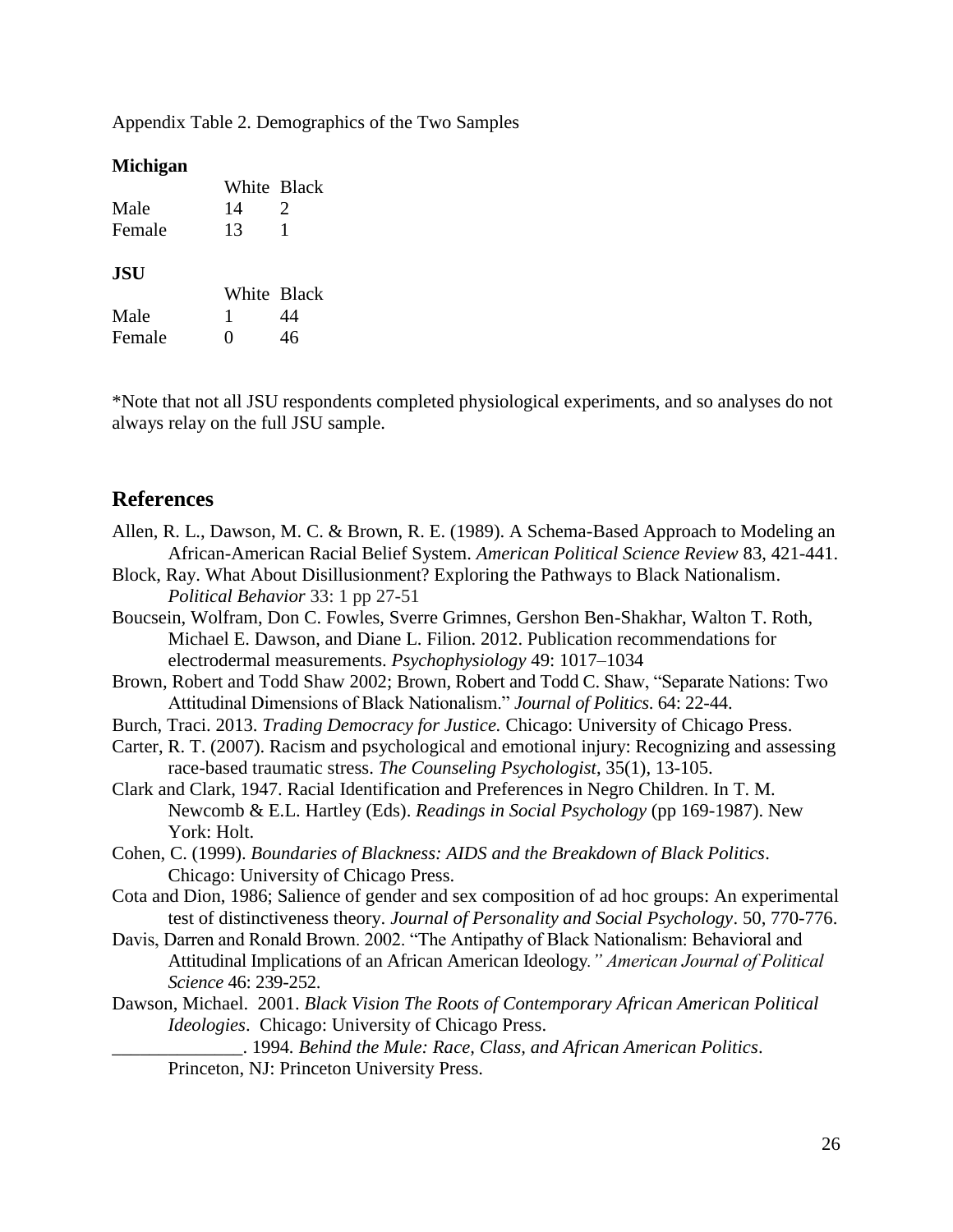- Dodd, Michael, Amanda Balzer, Carly Jacobs, Michael Grusczynszyki, Kevin Smith, and John Hibbing. 2012. The Left Rolls with the Good, The Right Confronts the Bad: Physiology and Cognition in Politics. *Philosophical Transactions of the Royal Society*, 367: 640-649.
- Epp, Charles R., Steven Maynard-Moody, and Donald Haider-Markel. 2014. *Pulled Over: How Police Stops Define Race and Citizenship.* Chicago: University of Chicago Press.
- Glaser, John C. 2015. *Suspect Race: Causes and Consequences of Racial Profiling*. New York: Oxford University Press.
- Grabe, M. E. & Kamhawi, R. (2006). Hard wired for negative news? Gender differences in processing broadcast news. *Communication Research, 33* (5) 346-369.
- Grabe, M. E., Lang, A., Zhou, S., & Bolls, P. 2000. Cognitive access to negatively arousing news: An experimental investigation of knowledge gap. *Communication Research, 27*, 3- 26.
- Gurin, Patricia; Shirley Hatchett; and James Jackson. 1989*. Hope and Independence: Blacks' Response to Electoral and Party Politics*. New York: Russel Sage Foundation.
- Gurin, Patricia and Edgar Epps. 1975. *Black Consciousness, Identity and Achievement*. New York: Wiley.
- Gurin, Patricia; Arthur H. Miller and Gerald Gurin. 1980. "Stratum Identification and Consciousness." *Social Psychology Quarterly* 43: 30-47.
- Hochschild, Jennifer. 1995. *Facing up the American Dream*. Princeton: Princeton University Press.
- Holman, E. Alison, Dana Rose Garfin and Roxane Cohen Silver (2014) Media's role in broadcasting acute stress following the Boston Marathon bombings." 2014 *Proceedings of the National Academy of Sciences* 111 http://www.pnas.org/content/111/1/93
- Horowitz, R 1939. Racial aspects of self-dentification in nursery school children. *Journal of Psychology* 7: 91-99.
- Horowitz, R. 1936. The development of attitude toward the Negro. *Archives of Psychology*, 104.
- Jost, John T., and Mahzarin R. Banaji. 1994. "The Role of Stereotyping in System-Justification and the Production of False Consciousness." *British Journal of Social Psychology* 33: 1- 27.
- Kinder and Sanders 1996, Donald K. and Lynn M. Sanders. 1996. *Divided by Color*. Chicago: University of Chicago Press.
- Lerman, Amy E., and Vesla M. Weaver. 2014. *Arresting Citizenship*. Chicago: University of Chicago Press.
- Lincoln, K. D., Chatters, L. M., Taylor, R. J., & Jackson, J. S. (2007). Profiles of depressive symptoms among African Americans and Caribbean Blacks. *Social Science & Medicine* 65, 200–213.
- Maltby, Elizabeth. 2017. The Political Origins of Racial Inequality. *Political Research Quarterly* 70, 3: 535–548.
- Markus and Nurius, 1986; The self in social information processing. In J. Suls (Ed). *Psychological perspectives on the self* (Vol. 1, pp 41-70) Hillsdale, NJ: Lawrence Erlbaum Associates, Inc.
- Martin, P., Wout, D., Nguyen, H. X., Gonzalez, R., & Sellers, R. M. (2010). Investigating the psychometric properties of the Multidimensional Inventory of Black Identity in two samples: The development of the MIBI-S. Unpublished manuscript.
- McCrae & Costa, 1988; Age, personality, and spontaneous self-concept. *Journal of Gerontology* 46, 177-185.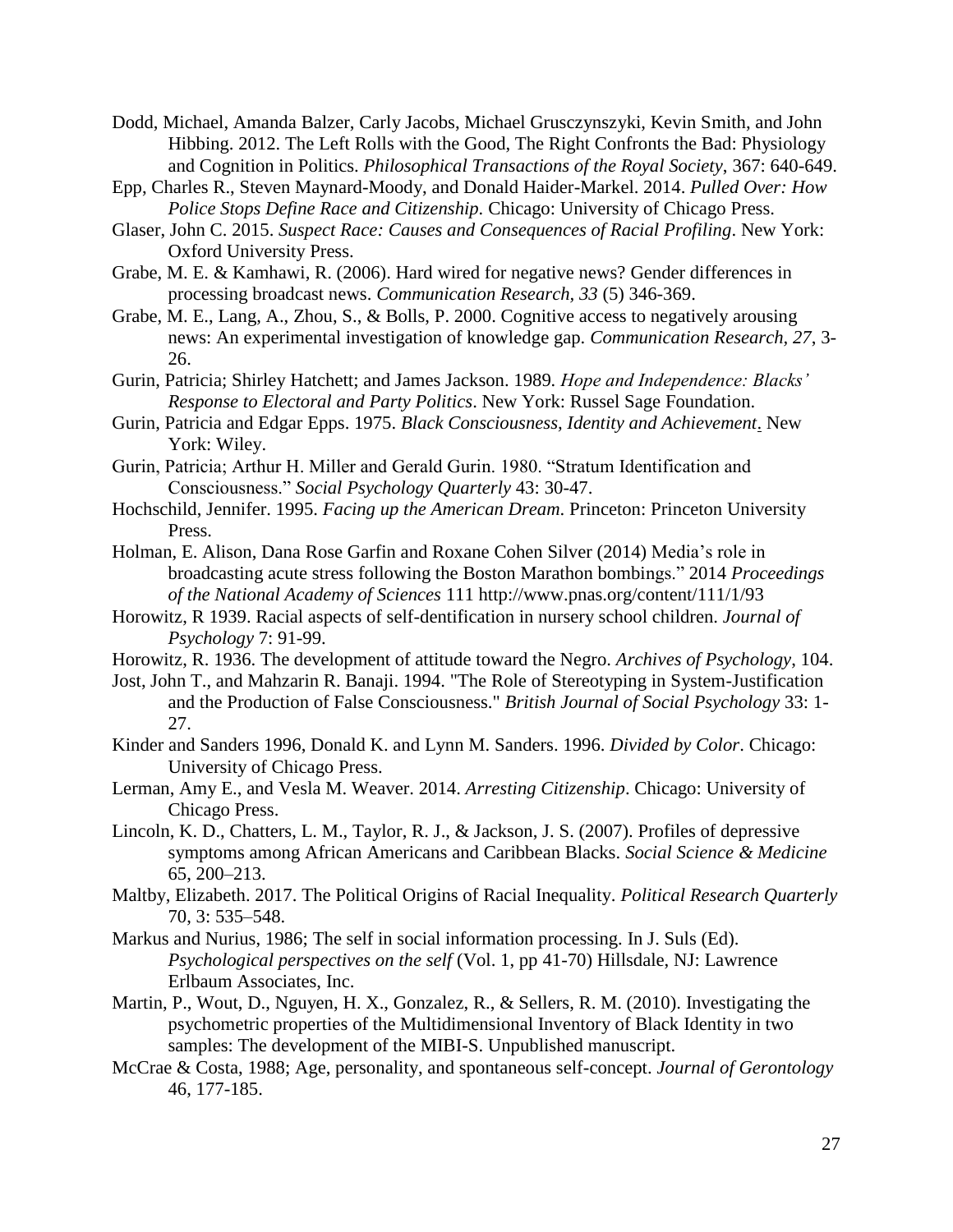- McGuire, W. J. & Padawer-Singer, A.1976. Trait salience in the spontaneous self-concept. . *Journal of Personality and Social Psychology* 33(6): 743-754.
- McGuire, W. J., McGuire, C. V., Child, P., & Fujioka, T. 1978. Salience of Ethnicity in the Spontaneous Self-Concept as a Function of One's Ethnic Distinctiveness in the Social Environment. *Journal of Personality and Social Psychology* 36(5): 511-520.
- Meares, Tracey. 2009. The Legitimacy of Police among Young African-American Men. *Marquette Law Review* 92, 4: 651–666.
- Miller, Arthur, Patricia Gurin, Gerald Gurin and Oksana Malanchuk. 1981. "Group Consciousness and Political Participation." *American Journal of Political Science* 25: 494-511.
- Neblett, Enrique and Steven O. Roberts (2013) Racial identity and autonomic responses to racial discrimination." *Psychophysiology*.
- Orey, B. D. A., King, A. M., Lawrence, S. K., & Anderson, B. E. (2013). Black Opposition to Welfare in the Age of Obama. *Race, Gender, and Class* 20(3/4): 114.
- Orey, B.D., Craemer, T., & Price, M. (2013). Using Black Samples to Conduct Implicit Racial Attitudes Research" *PS: Political Science and Politics*.
- Orey, B.D., King, A., Titani-Smith, L., and Ricks, B. (2012). "Black Opposition to Progressive Racial Policies and the "Double (Non)Consciousness" Thesis. *Race and Policy* 8: 52-66.
- Osmundsen, Mathias, David Hendry, Lasse Laustsen, Kevin Smith, John Hibbing, and Michael Bang Petersen. 2017. "Different Cultures, Same Foundations? A Cross-National Comparison of the Physiological and Psychological Foundations of Political Ideology." Paper Presented at the Annual Conference of the Midwest Political Science Association.
- Oxley, Douglas R., Kevin B. Smith, John Alford, Matthew V. Hibbing, Jennifer L. Miller, Mario Scalora, Peter K. Hatemi, & John R. Hibbing. 2008. Political Attitudes Vary with Physiological Traits. *Science*, 321: 1667-1670.
- Reese, Laura A. and Ronald E. Brown. 1995. "The Effects of Religious Messages." *Journal of Politics* 57: 24-43.
- Seery, Holman, and Silver. 2010. Whatever Does Not Kill Us: Cumulative Lifetime Adversity, Vulnerability, and Resilience. *Journal of Personality and Social Psychology* 99, 6: 1025– 1040.
- Sellers Robert M. Mia A. Smith, J. Nicole Shelton, Stephanie A. J. Rowley and Tabbye M. Chavous. 1998. Multidimensional Model of Racial Identity: A Reconceptualization of African American Racial Identity." *Personality and Social Psychology Review* 1, 1: 18- 39.
- Shingles, Richard. 1981. "Black Consciousness and Political Participation: The Missing Link." *American Political Science Review* 75: 76-91.
- Smith, Kevin B., Douglas Oxley, Matthew V. Hibbing, John R. Alford, and John R. Hibbing. 2011. Disgust sensitivity and the neurophysiology of left-right political orientations. *PloS one* 6: e25552.
- Smith, W. A., Hung, M., Franklin, J. D. (2011). Racial Battle Fatigue and the Miseducation of Black Men: Microaggressions, Societal Problems, & Environmental Stress. *Journal of Negro Education*.
- Sniderman, Paul M., and Thomas Piazza. 2002. *Black Pride and Black Prejudice.* Princeton: Princeton University Press.
- Soroka, Stuart and Stephen McAdams. 2015. News, Politics and Negativity. *Political Communication* 32: 1-22.